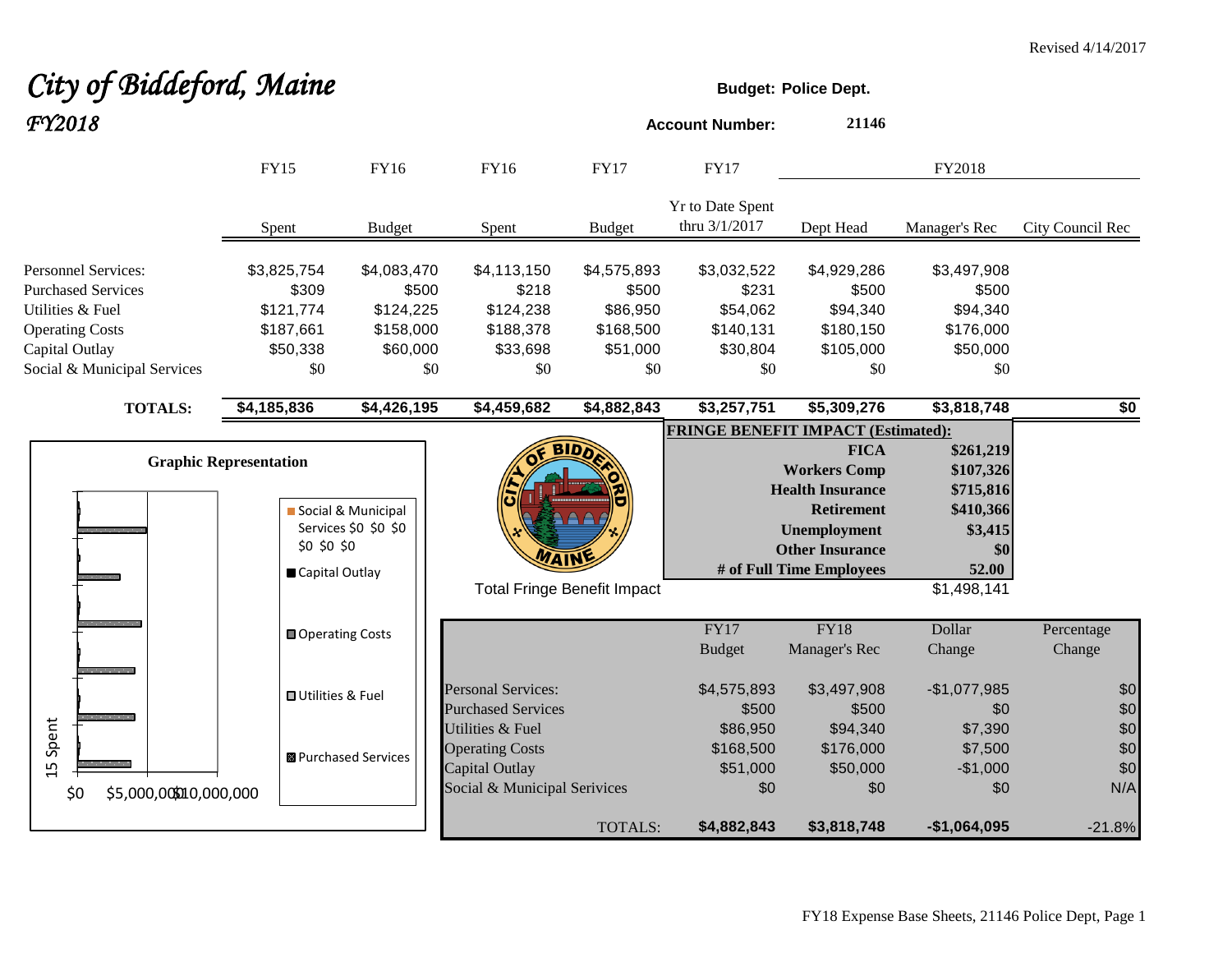## FY2018 Personnel Services

|               | Account                             | <b>FY15</b> | <b>FY16</b>   | <b>FY16</b> | <b>FY17</b>   | <b>FY17</b>             | FY2018      |             |
|---------------|-------------------------------------|-------------|---------------|-------------|---------------|-------------------------|-------------|-------------|
|               | Number<br>Description               | Spent       | <b>Budget</b> | Spent       | <b>Budget</b> | Yr to Date Spent        | Dept Head   | Mgr's Rec   |
|               |                                     |             |               |             |               |                         |             |             |
|               | 60101 Dept Manager Salary Exp       | \$101,339   | \$103,673     | \$102,571   | \$104,309     | \$69,060                | \$106,518   | \$106,518   |
|               | 60102 Mid Mgmt Hrly Employee Wage   | \$55,024    | \$56,506      | \$56,516    | \$56,853      | \$58,437                | \$140,698   | \$140,875   |
|               | 60105 F-T Employee Wage Exp         | \$2,424,779 | \$2,604,635   | \$2,586,092 | \$2,849,642   | \$1,838,876             | \$2,931,729 | \$2,931,729 |
|               | 60107 Temp/Seasonal Emp Wage Exp    | \$3,250     | \$5,000       | \$1,333     | \$3,500       | \$338                   | \$3,000     | \$3,000     |
|               | 60111 Overtime Wage Expense         | \$150,056   | \$131,580     | \$183,082   | \$140,000     | \$166,103               | \$142,800   | \$140,000   |
|               | 60112 Extra Holiday Pay Exp         | \$0         | \$0           | \$0         | \$91,117      | \$0                     | \$100,681   | \$92,500    |
|               | 60127 Health Club Dues              | \$960       | \$500         | \$1,440     | \$500         | \$720                   | \$1,440     | \$1,440     |
|               | 60129 Insurance Buyout Pay          | \$1,500     | \$1,500       | \$1,500     | \$1,500       | \$750                   | \$1,500     | \$1,500     |
|               | 60201 FICA/Medicare-ER Share Exp    | \$201,024   | \$222,476     | \$218,127   | \$254,080     | \$153,638               | \$263,470   | \$0         |
|               | 60202 MPERS-Employer Share Exp      | \$278,904   | \$314,591     | \$327,043   | \$361,526     | \$233,963               | \$407,071   | $\$0$       |
|               | 60203 457 Plan-Employer Share Exp   | \$7,893     | \$5,284       | \$4,464     | \$6,443       | \$1,456                 | \$2,863     | $\$0$       |
|               | 60210 HPHC Ins Employer Share Exp   | \$358       | \$431         | \$357       | \$7,742       | \$284                   | \$0         | $\$0$       |
|               | 60211 NNEBT Ins Employer Share Exp  | \$544,231   | \$598,029     | \$571,206   | \$617,401     | \$409,347               | \$715,816   | $\$0$       |
|               | 60212 S-T Disability ER Share Exp   | \$53        | \$55          | \$53        | \$60          | \$86                    | \$201       | \$0         |
|               | 60213 L-T Disability ER Share Exp   | \$321       | \$510         | \$392       | \$580         | \$313                   | \$734       | \$0         |
|               | 60216 Delta Dental ER Share         | \$0         | \$0           | \$0         | \$0           | \$0                     | \$0         | \$0         |
|               | 60217 RHSA Plan ER Share            | \$0         | \$0           | \$5,204     | \$25,740      | \$17,738                | \$30,420    | \$0         |
|               | 60230 Clothing/Uniforms Expense     | \$42,451    | \$30,000      | \$24,027    | \$40,000      | \$52,941                | \$50,000    | \$50,000    |
|               | 60251 Conferences/Training Expense  | \$8,869     | \$6,000       | \$10,108    | \$6,000       | \$17,328                | \$7,000     | \$7,000     |
|               | 60252 Travel/Mileage Expense        | \$2,903     | \$1,500       | \$5,592     | \$2,500       | \$668                   | \$2,500     | \$2,500     |
|               | 60253 Food/Lodging Expense          | \$617       | \$0           | \$332       | \$0           | \$0                     | \$0         | \$0         |
|               | 60256 Dues/Memberships Expense      | \$1,224     | \$1,200       | \$1,329     | \$1,400       | \$1,600                 | \$1,500     | \$1,500     |
|               | 60257 Professional License Fees Exp | \$0         | \$0           | \$12,382    | \$5,000       | \$8,878                 | \$19,346    | \$19,346    |
| <b>Totals</b> |                                     | \$3,825,754 | \$4,083,470   | \$4,113,150 | \$4,575,893   | \$3,032,522             | \$4,929,286 | \$3,497,908 |
|               | <b>FY2018 Purchased Services</b>    |             |               |             |               |                         |             |             |
|               | Account                             | <b>FY15</b> | FY16          | FY16        | <b>FY17</b>   | <b>FY17</b>             | FY2018      |             |
|               | Number<br>Description               | Spent       | <b>Budget</b> | Spent       | <b>Budget</b> | <b>Yr to Date Spent</b> | Dept Head   | Mgr's Rec   |
|               |                                     |             |               |             |               |                         |             |             |
|               | 60325 Postage/Shipping Expense      | \$309       | \$500         | \$218       | \$500         | \$231                   | \$500       | \$500       |
| <b>Totals</b> |                                     | \$309       | \$500         | \$218       | \$500         | \$231                   | \$500       | \$500       |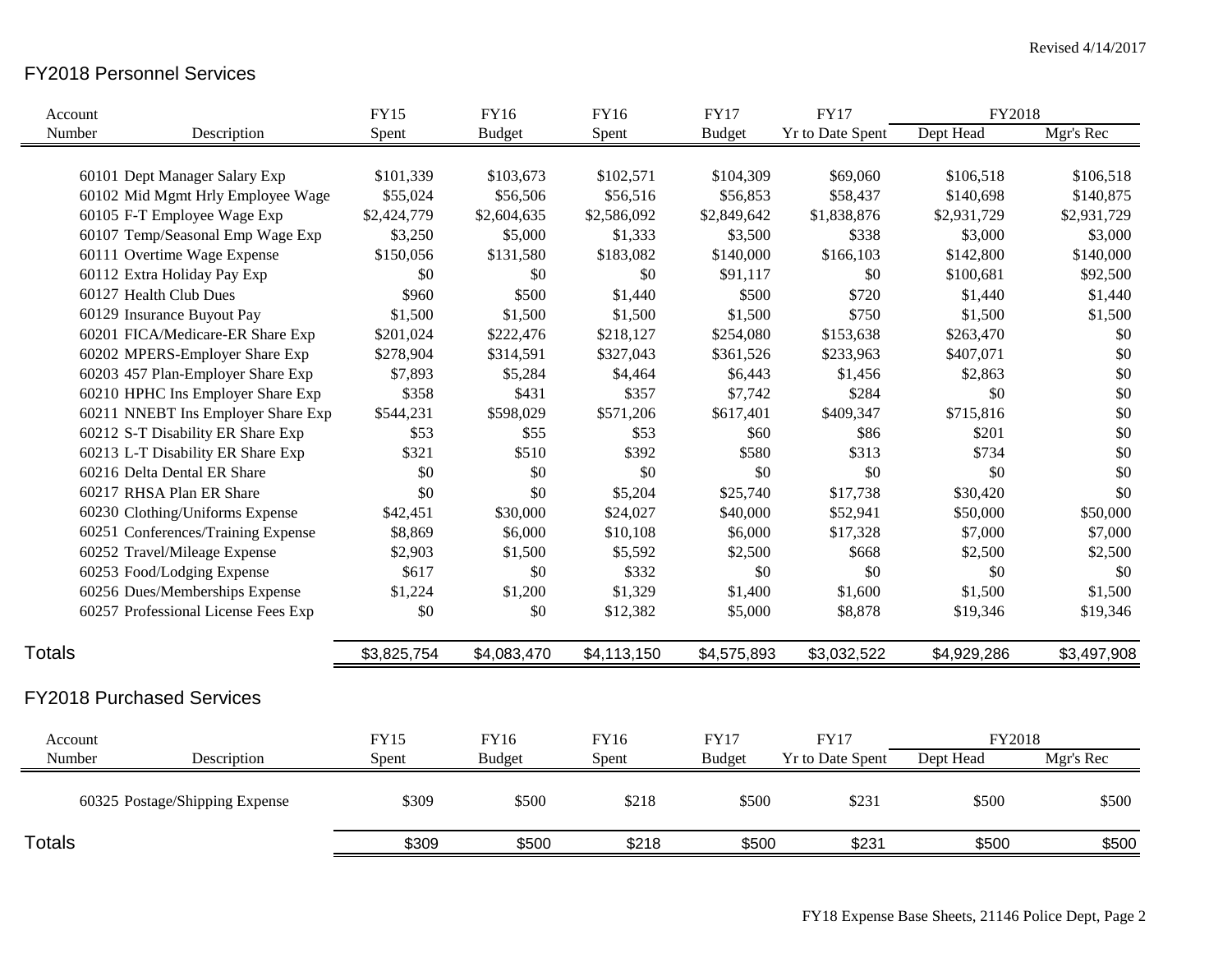# FY2018 Utilities & Fuel

| Account       |                                     | <b>FY15</b> | <b>FY16</b>   | <b>FY16</b> | <b>FY17</b>   | <b>FY17</b>             | FY2018    |           |
|---------------|-------------------------------------|-------------|---------------|-------------|---------------|-------------------------|-----------|-----------|
| Number        | Description                         | Spent       | <b>Budget</b> | Spent       | <b>Budget</b> | Yr to Date Spent        | Dept Head | Mgr's Rec |
|               |                                     |             |               |             |               |                         |           |           |
|               | 60400 Electricity Expense           | \$27,993    | \$30,000      | \$31,893    | \$30,000      | \$20,717                | \$32,000  | \$32,000  |
|               | 60401 Water Expense                 | \$321       | \$625         | \$352       | \$350         | \$475                   | \$350     | \$350     |
|               | 60404 Sewer User Fee Expense        | \$584       | \$600         | \$603       | \$600         | \$363                   | \$640     | \$640     |
|               | 60405 Heating Fuel Expense          | \$9,068     | \$8,000       | \$6,445     | \$8,000       | \$4,113                 | \$8,000   | \$8,000   |
|               | 60411 Gasoline Expense              | \$83,807    | \$85,000      | \$84,945    | \$48,000      | \$28,394                | \$53,350  | \$53,350  |
| <b>Totals</b> |                                     | \$121,774   | \$124,225     | \$124,238   | \$86,950      | \$54,062                | \$94,340  | \$94,340  |
|               | <b>FY2018 Other Operating Costs</b> |             |               |             |               |                         |           |           |
| Account       |                                     | <b>FY15</b> | <b>FY16</b>   | FY16        | <b>FY17</b>   | <b>FY17</b>             | FY2018    |           |
| Number        | Description                         | Spent       | <b>Budget</b> | Spent       | <b>Budget</b> | Yr to Date Spent        | Dept Head | Mgr's Rec |
|               |                                     |             |               |             |               |                         |           |           |
|               | 60450 Building Repair/Maint Exp     | \$18,559    | \$30,000      | \$17,029    | \$30,000      | \$29,865                | \$30,000  | \$30,000  |
|               | 60452 Operating Equip Repair Exp    | \$16,408    | \$8,000       | \$13,479    | \$10,000      | \$4,853                 | \$10,000  | \$10,000  |
|               | 60453 Vehicle Repair/Tires/Oil Exp  | \$102,040   | \$70,000      | \$81,864    | \$70,000      | \$36,934                | \$71,400  | \$70,000  |
|               | 60500 Admin/Office Supp/Eqt Non-Cap | \$6,867     | \$5,000       | \$4,129     | \$5,000       | \$4,120                 | \$5,000   | \$4,750   |
|               | 60501 Operating Supp/Eqt Non-Cap    | \$30,313    | \$35,000      | \$56,373    | \$40,000      | \$55,587                | \$50,000  | \$47,500  |
|               | 60502 Printing & Copying Expense    | \$7,694     | \$6,000       | \$10,070    | \$8,750       | \$5,237                 | \$8,750   | \$8,750   |
|               | 60509 Cleaning Supplies Expense     | \$5,780     | \$4,000       | \$5,434     | \$4,750       | \$3,536                 | \$5,000   | \$5,000   |
| <b>Totals</b> |                                     | \$187,661   | \$158,000     | \$188,378   | \$168,500     | \$140,131               | \$180,150 | \$176,000 |
|               |                                     |             |               |             |               |                         |           |           |
|               | <b>FY2018 Capital Outlay</b>        |             |               |             |               |                         |           |           |
| Account       |                                     | <b>FY15</b> | <b>FY16</b>   | FY16        | <b>FY17</b>   | <b>FY17</b>             | FY2018    |           |
| Number        | Description                         | Spent       | <b>Budget</b> | Spent       | <b>Budget</b> | <b>Yr to Date Spent</b> | Dept Head | Mgr's Rec |
|               |                                     |             |               |             |               |                         |           |           |
|               | 60601 Building Construc/Repair Cap  | \$0         | \$15,000      | \$0         | \$0           | \$0                     | \$30,000  | \$0       |
|               | 60603 Vehicles Purchase Capital     | \$50,338    | \$45,000      | \$33,698    | \$51,000      | \$30,804                | \$75,000  | \$50,000  |
|               |                                     |             |               |             |               |                         |           |           |
| <b>Totals</b> |                                     | \$50,338    | \$60,000      | \$33,698    | \$51,000      | \$30,804                | \$105,000 | \$50,000  |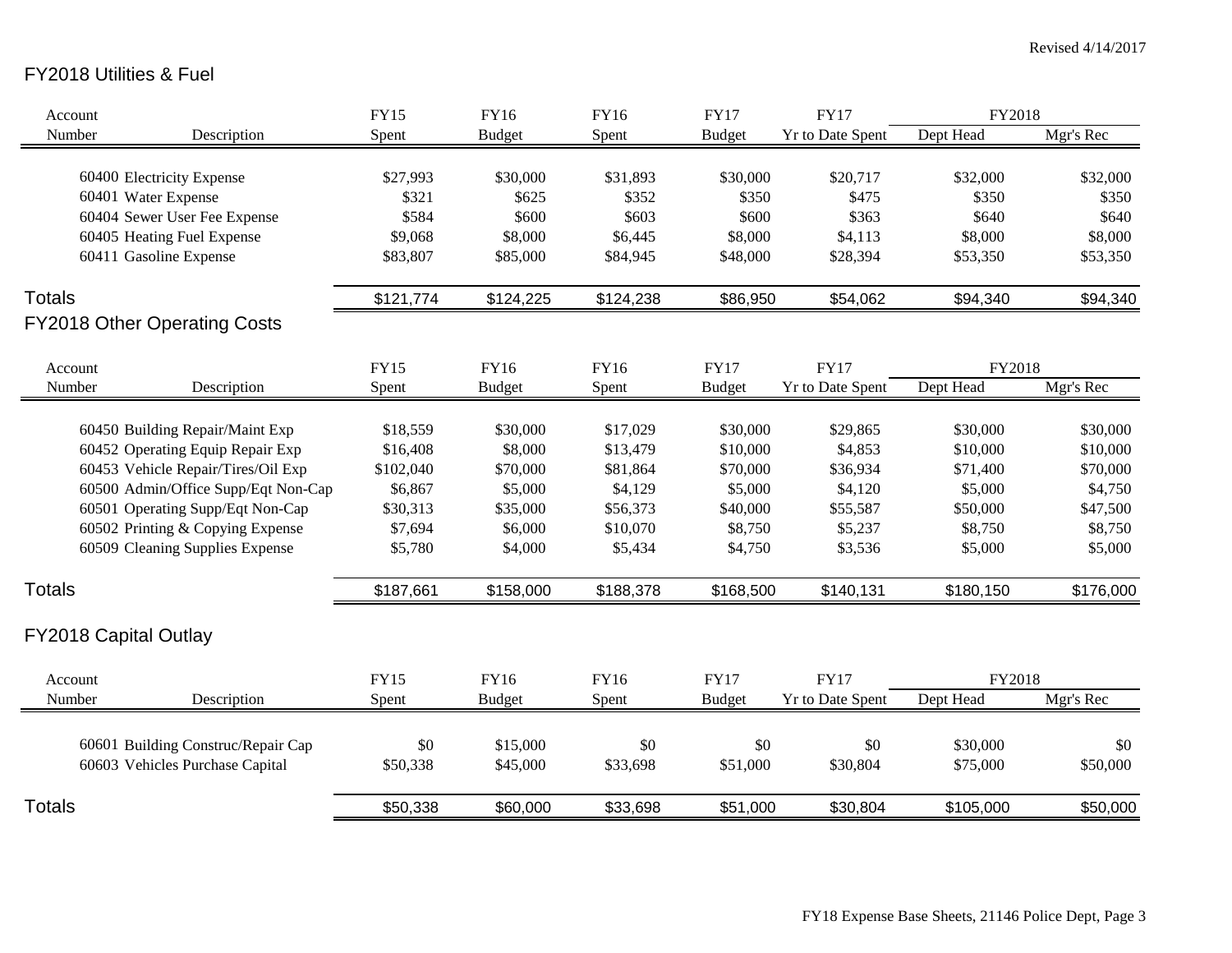

April 14, 2017 **Department:** Police Dept.

Account Title: Dept Manager Salary Exp

Department Number: 21146 21146 Account Number: 60101

FY2015 FY 2016 FY 2016 FY 2017 FY 2017 Actual Budget Actual Budget Est. Expended \$101,338.70 \$103,673.00 \$102,570.73 \$104,309.00 \$104,309.00

| FY-2018       | Department   | City Mgr       | Council | Increase   |
|---------------|--------------|----------------|---------|------------|
|               | Reguest      | Recommendation | Action  | (Decrease) |
| <b>Budget</b> | \$106,518.12 | \$106,518.12   |         | \$2,209.12 |

**Support for Budget Request:** Provide justification for the budget request using as much detail as possible to support it. Examples of acceptable support include unit costs, quantity estimates, price quotes, etc. Requests based solely on a percentage increase above the previous budget will not be accepted. Use additional sheets if necessary.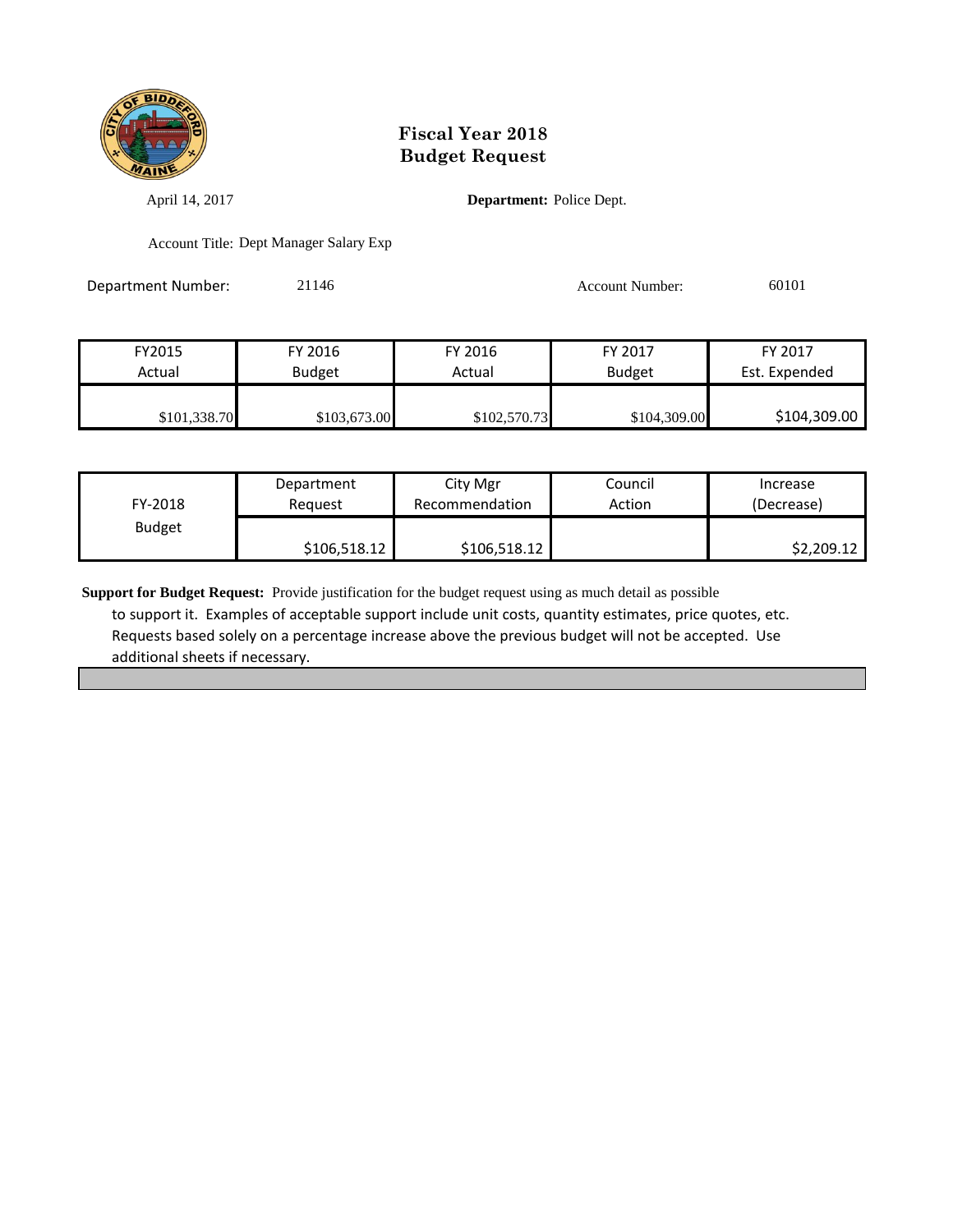#### DEPARTMENT PERSONAL SERVICES BUDGET WORKSHEET Fiscal Year 2018 BUDGET

#### DEPARTMENT: 21146 Police Dept.

|                       |              |                 | <b>YEAREND</b> |            |                     |                |               |
|-----------------------|--------------|-----------------|----------------|------------|---------------------|----------------|---------------|
|                       |              |                 | ANNUALIZED     |            | <b>CITY MANAGER</b> | <b>COUNCIL</b> |               |
| <b>CLASSIFICATION</b> | <b>RANGE</b> | <b>POSITION</b> | TOTAL          | REOUESTED  | RECOMMEND.          | APPROP.        | NAME          |
|                       |              |                 |                |            |                     |                |               |
| Chief of Police       |              |                 | 106.518.12     | 106.518.12 | 106.518.12          |                | ROGER BEAUPRE |

#### TOTAL BUDGETED POSITIONS **1 106,518.12 106,518.12 106,518.12 0.00**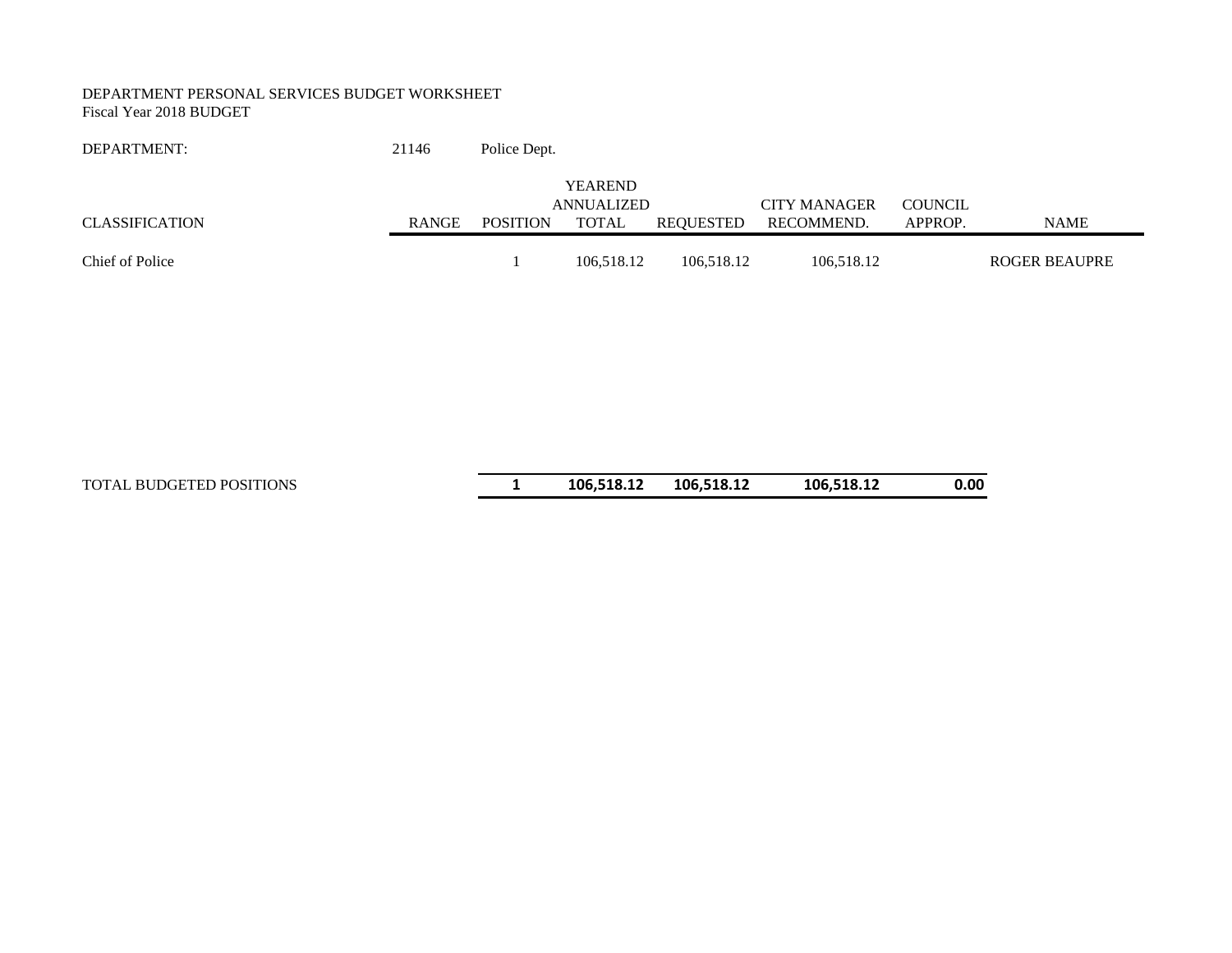

April 14, 2017 **Department:** Police Dept.

Account Title: Mid Mgmt Hrly Employee Wage Ex

Department Number: 21146 21146 Account Number: 60102

| FY2015      | FY 2016     | FY 2016     | FY 2017       | FY 2017       |
|-------------|-------------|-------------|---------------|---------------|
| Actual      | Budget      | Actual      | <b>Budget</b> | Est. Expended |
|             |             |             |               |               |
| \$55,024.48 | \$56,506.00 | \$56,515.62 | \$56,853.00   | \$88,874.00   |

| FY-2018       | Department   | City Mgr       | Council | Increase    |
|---------------|--------------|----------------|---------|-------------|
|               | Reauest      | Recommendation | Action  | (Decrease)  |
| <b>Budget</b> | \$140,698.43 | \$140,874.71   |         | \$84,021.71 |

**Support for Budget Request: Provide justification for the budget request using as much detail as possible** to support it. Examples of acceptable support include unit costs, quantity estimates, price quotes, etc. Requests based solely on a percentage increase above the previous budget will not be accepted. Use additional sheets if necessary.

The increase is due to the additon of the Police Planner and SBOOI position, which is a grant funded position.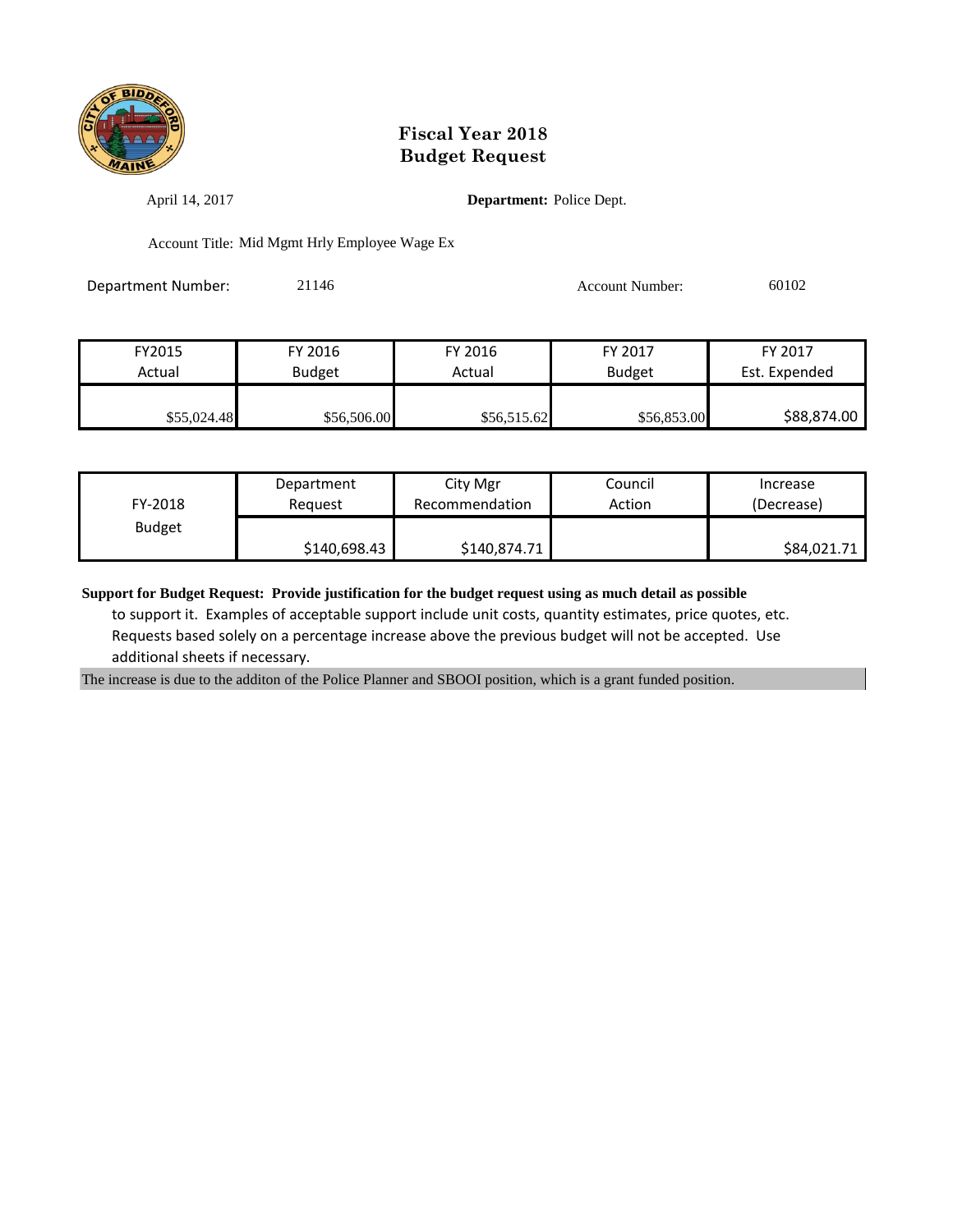#### DEPARTMENT PERSONAL SERVICES BUDGET WORKSHEET Fiscal Year 2018 BUDGET

#### DEPARTMENT: 21146 Police Dept.

|                                            |       |                 | <b>YEAREND</b> |           |                     |                |                             |
|--------------------------------------------|-------|-----------------|----------------|-----------|---------------------|----------------|-----------------------------|
|                                            |       |                 | ANNUALIZED     |           | <b>CITY MANAGER</b> | <b>COUNCIL</b> |                             |
| CLASSIFICATION                             | RANGE | <b>POSITION</b> | TOTAL          | REOUESTED | RECOMMEND.          | APPROP.        | <b>NAME</b>                 |
|                                            |       |                 |                |           |                     |                |                             |
| Police Department Administrative Assistant |       |                 | 57.677.99      | 57.677.99 | 57.677.99           |                | <b>STARR CLOUTIER</b>       |
| Police Planner                             |       |                 | 42,702.40      | 42,866.64 | 43,042.92           |                | <b>JAMES EMERSON</b>        |
| <b>Opiate Outreach Liaison</b>             |       |                 | 0.00           | 40.153.81 | 40,153.81           |                | <b>MAEGAN LAMBERT-IRISH</b> |

| 100,380.39<br>140,698.43<br>140,874.71<br>TOTAL BUDGETED POSITIONS | 0.00 |
|--------------------------------------------------------------------|------|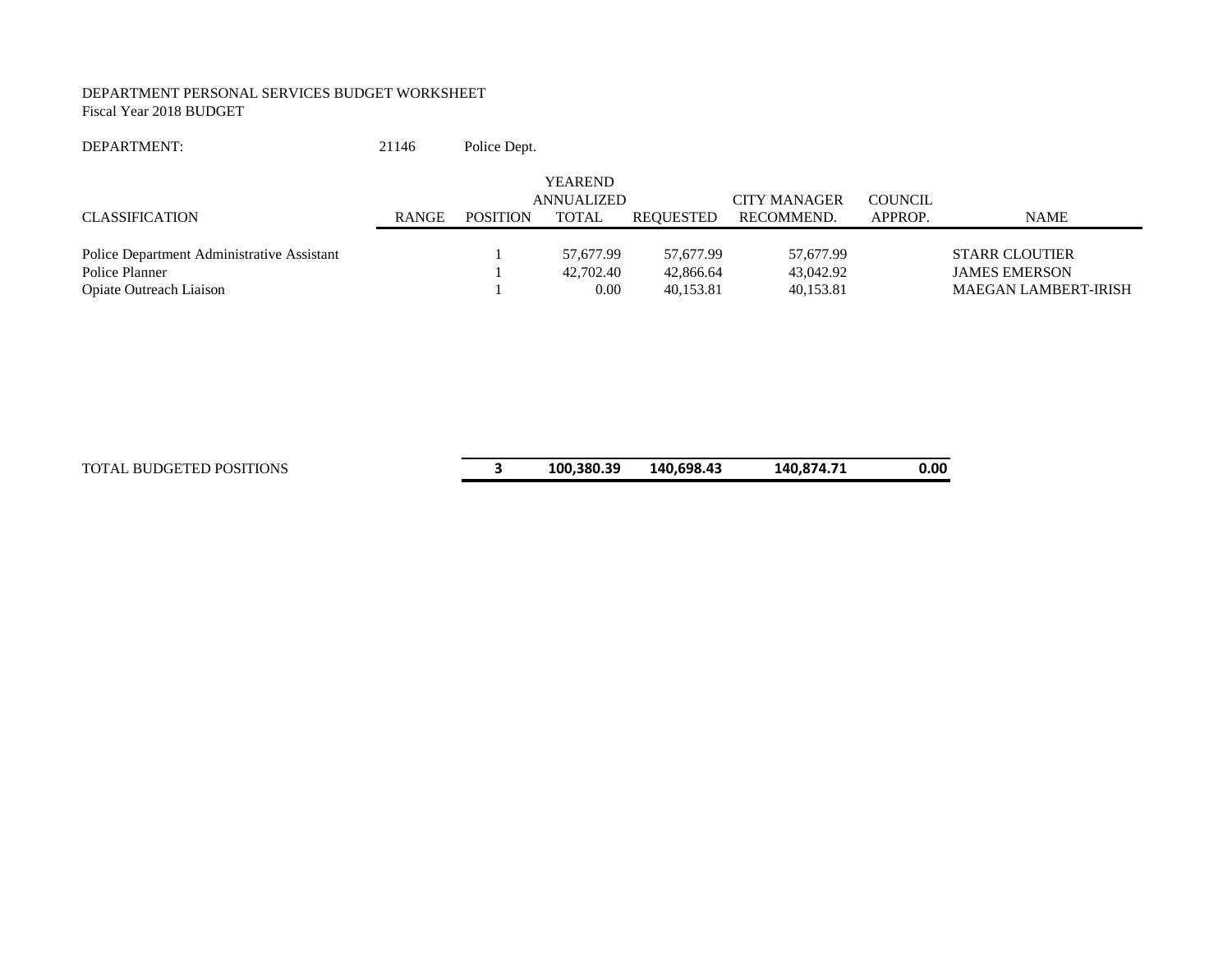

April 14, 2017 **Department:** Police Dept.

Account Title: F-T Employee Wage Exp

Department Number: 21146 21146 Account Number: 60105

| FY2015         | FY 2016        | FY 2016        | FY 2017        | FY 2017        |
|----------------|----------------|----------------|----------------|----------------|
| Actual         | <b>Budget</b>  | Actual         | <b>Budget</b>  | Est. Expended  |
|                |                |                |                |                |
| \$2,424,778.70 | \$2,604,635.00 | \$2,586,091.93 | \$2,849,642.00 | \$2,834,907.92 |

| FY-2018       | Department     | City Mgr       | Council | Increase    |
|---------------|----------------|----------------|---------|-------------|
|               | Reguest        | Recommendation | Action  | (Decrease)  |
| <b>Budget</b> | \$2,931,728.72 | \$2,931,728.72 |         | \$82,086.72 |

**Support for Budget Request: Provide justification for the budget request using as much detail as possible**

 to support it. Examples of acceptable support include unit costs, quantity estimates, price quotes, etc. Requests based solely on a percentage increase above the previous budget will not be accepted. Use additional sheets if necessary.

The increase is due to Contractual and Years of Service Increases.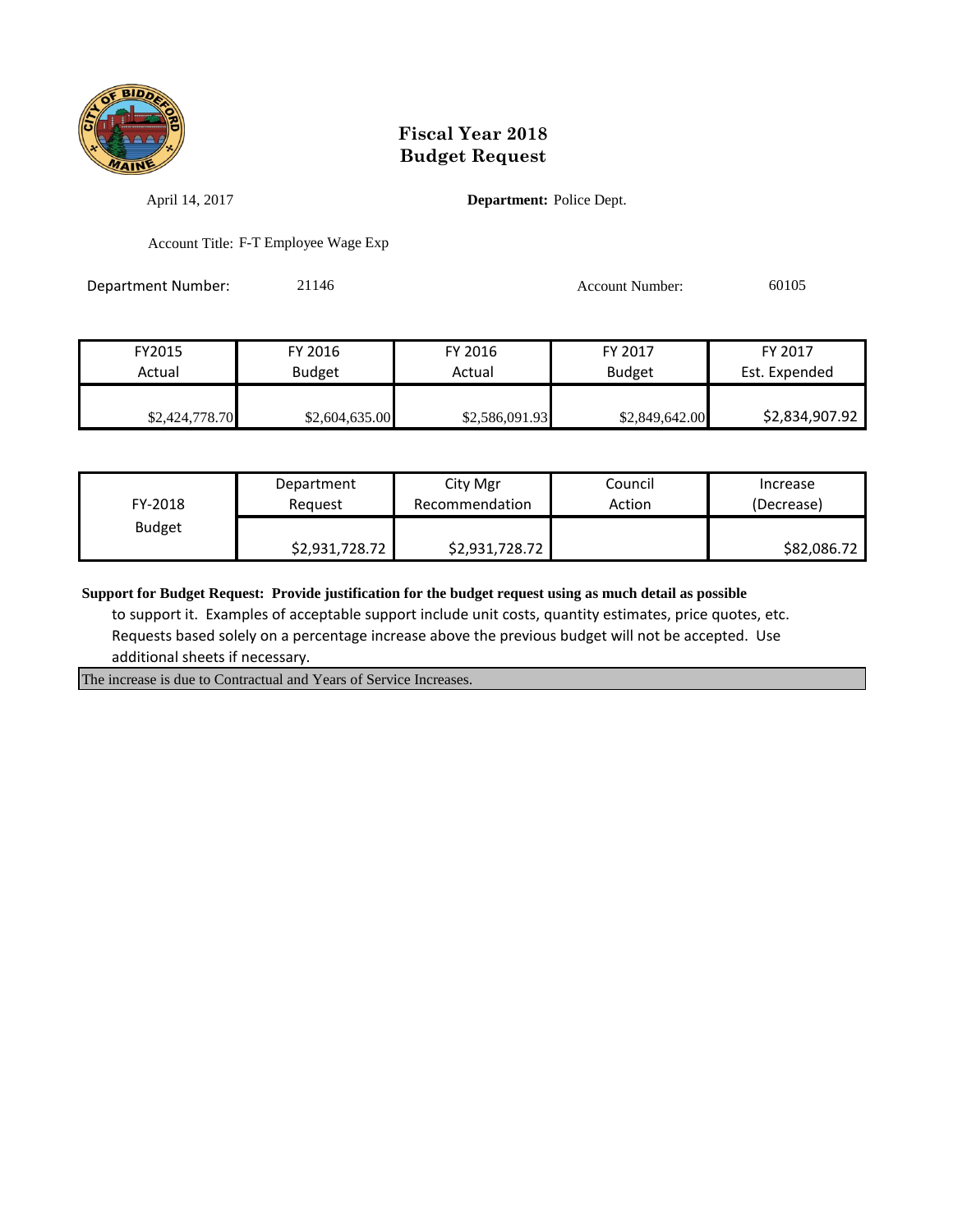#### DEPARTMENT PERSONAL SERVICES BUDGET WORKSHEET Fiscal Year 2018 BUDGET

| DEPARTMENT: | 21146 | Police Dept. |
|-------------|-------|--------------|
|-------------|-------|--------------|

|                               |              |                 | <b>YEAREND</b>    |                  |                     |                |                              |
|-------------------------------|--------------|-----------------|-------------------|------------------|---------------------|----------------|------------------------------|
|                               |              |                 | <b>ANNUALIZED</b> |                  | <b>CITY MANAGER</b> | <b>COUNCIL</b> |                              |
| <b>CLASSIFICATION</b>         | <b>RANGE</b> | <b>POSITION</b> | <b>TOTAL</b>      | <b>REQUESTED</b> | RECOMMEND.          | APPROP.        | <b>NAME</b>                  |
|                               |              |                 |                   |                  |                     |                |                              |
| Patrolman                     |              | 1               | 54,620.80         | 55,916.64        | 55,916.64           |                | <b>ANDREW ALLAIRE</b>        |
| Lieutenant                    |              | $\mathbf{1}$    | 75,670.40         | 79,761.60        | 79,761.60           |                | <b>NORMAND ALLAIRE</b>       |
| Patrolman                     |              | 1               | 61,838.40         | 63,308.16        | 63,308.16           |                | <b>LAWRENCE ANGIS</b>        |
| Patrolman                     |              | 1               | 57,803.20         | 59,194.80        | 59,194.80           |                | <b>MITCHELL BAILEY</b>       |
| Secretary 2                   |              | 1               | 49,899.20         | 51,093.36        | 51,093.36           |                | <b>SUSAN BOCK</b>            |
| Sergeant                      |              | 1               | 75,337.60         | 77,151.60        | 77,151.60           |                | WILLIAM BUHELT               |
| Patrolman                     |              | 1               | 55,986.32         | 57,094.96        | 57,094.96           |                | <b>KYLE CUTLER</b>           |
| Patrolman                     |              | 1               | 59,384.00         | 63,308.16        | 63,308.16           |                | <b>J PATRICK DONAGHUE</b>    |
| Lieutenant                    |              | 1               | 77,937.60         | 81,995.76        | 81,995.76           |                | <b>RICKY DOYON</b>           |
| Patrolman                     |              | $\mathbf{1}$    | 49,795.20         | 52,638.48        | 52,638.48           |                | <b>CODIE DUBE</b>            |
| Patrolman                     |              | 1               | 55,848.00         | 59,194.80        | 59,194.80           |                | <b>COREY DUSSAULT</b>        |
| Sergeant                      |              | 1               | 66,872.00         | 70,595.28        | 70,595.28           |                | <b>SCOTT EVANS</b>           |
| Patrolman                     |              | 1               | 59,384.00         | 60,802.56        | 60,802.56           |                | <b>ROBERT FLINT</b>          |
| Patrolman                     |              | $\mathbf{1}$    | 51,396.80         | 54,246.24        | 54,246.24           |                | <b>CODY FRAZIER</b>          |
| Sergeant                      |              | 1               | 68,931.20         | 72,662.40        | 72,662.40           |                | <b>MATTHEW GILMAN</b>        |
| Patrolman                     |              | 1               | 49,795.20         | 52,638.48        | 52,638.48           |                | PETER GILMAN                 |
| Sergeant                      |              | 1               | 75,337.60         | 77,151.60        | 77,151.60           |                | <b>STEVEN GORTON</b>         |
| Sergeant                      |              | 1               | 73,070.40         | 74,813.04        | 74,813.04           |                | <b>JEFFREY GREENE</b>        |
| Patrolman                     |              | 1               | 55,848.00         | 55,916.64        | 55,916.64           |                | <b>SHARA GUZELIAN</b>        |
| Patrolman                     |              | 1               | 54,038.40         | 58,968.00        | 58,968.00           |                | <b>DARRYL JENKINS</b>        |
| Patrolman                     |              | 1               | 59,384.00         | 60,802.56        | 60,802.56           |                | <b>SCOTT LABRECQUE</b>       |
| Patrolman                     |              | 1               | 52,977.60         | 55,702.40        | 55,702.40           |                | <b>SHAWN LABRECQUE</b>       |
| Patrolman                     |              | 1               | 59,384.00         | 60,802.56        | 60,802.56           |                | <b>HEATH LANGEVIN</b>        |
| Patrolman                     |              | 1               | 59,384.00         | 63,308.16        | 63,308.16           |                | <b>THOMAS LAPIERRE</b>       |
| Patrolman                     |              | 1               | 49,795.20         | 52,638.48        | 52,638.48           |                | <b>JUSTIN LAVERTUE</b>       |
| <b>MDEA</b> Agent             |              | 1               | 75,337.60         | 77,151.60        | 77,151.60           |                | PETER MADOR                  |
| Patrolman                     |              | 1               | 57,803.20         | 60,802.56        | 60,802.56           |                | <b>DEREK MCDONALD</b>        |
| <b>MDEA</b> Agent             |              | 1               | 66,227.20         | 64,313.60        | 64,313.60           |                | RANDALL MEDEIROS             |
|                               |              | $\mathbf{1}$    | 68,931.20         | 72,662.40        | 72,662.40           |                | <b>BRIAN MILLS</b>           |
| Sergeant                      |              | 1               |                   |                  |                     |                |                              |
| Secretary/Accounting Clerk    |              | 1               | 48,526.40         | 49,673.52        | 49,673.52           |                | <b>TRACEY MORTON</b>         |
| Patrolman                     |              | 1               | 57,803.20         | 57,190.32        | 57,190.32           |                | <b>CHRISTOPHER OUELLETTE</b> |
| Police Department Maintenance |              |                 | 44,262.40         | 45,330.48        | 45,330.48           |                | PHILIP OUELLETTE             |
| Patrolman                     |              | 1               | 51,396.80         | 54,246.24        | 54,246.24           |                | <b>VICTOR PARKER</b>         |
| Patrolman                     |              | 1               | 61,838.40         | 63,308.16        | 63,308.16           |                | <b>JASON PELLETIER</b>       |
| Patrolman                     |              | 1               | 61,838.40         | 63,308.16        | 63,308.16           |                | <b>JAMES PENNEY</b>          |
| Patrolman                     |              | 1               | 55,848.00         | 57,190.32        | 57,190.32           |                | <b>RONALD PHILLIPS</b>       |
| Patrolman                     |              | 1               | 54,620.80         | 55,916.64        | 55,916.64           |                | <b>JAIMES PLAMONDON</b>      |
| Patrolman                     |              | 1               | 59,384.00         | 60,802.56        | 60,802.56           |                | <b>MICHAEL REALI</b>         |
| Patrolman                     |              | $\mathbf{1}$    | 64,958.40         | 66,523.68        | 66,523.68           |                | ELIZABETH RICHARD-COLEMAN    |
| Patrolman                     |              | 1               | 57,803.20         | 59,194.80        | 59,194.80           |                | PAUL RONDEAU                 |
| Patrolman                     |              | 1               | 59,384.00         | 60,802.56        | 60,802.56           |                | <b>MATTHEW ROUSSEAU</b>      |
| Patrolman                     |              | 1               | 59,384.00         | 60,802.56        | 60,802.56           |                | <b>ANDREW SHORTILL</b>       |
| Patrolman                     |              | 1               | 59,384.00         | 60,802.56        | 60,802.56           |                | <b>ROBERT SIMMONS</b>        |
| Patrolman                     |              | $\mathbf{1}$    | 49,795.20         | 52,638.48        | 52,638.48           |                | <b>DEVON SPATES</b>          |
| Patrolman                     |              | 1               | 52,977.60         | 55,916.64        | 55,916.64           |                | <b>CORY TARDIF</b>           |
| Patrolman                     |              | 1               | 59,384.00         | 60,802.56        | 60,802.56           |                | <b>ALEC THOMPSON</b>         |
| Parking Control Officer       |              | 1               | 38,916.80         | 39,839.04        | 39,839.04           |                | <b>RONALD VIRE</b>           |
| Patrolman                     |              | $\mathbf{1}$    | 59,384.00         | 60,802.56        | 60,802.56           |                | <b>JACOB WOLTERBEEK</b>      |
|                               |              |                 |                   |                  |                     |                |                              |
| TOTAL BUDGETED POSITIONS      |              | 48              | 2,834,907.92      | 2,931,728.72     | 2,931,728.72        | 0.00           |                              |
|                               |              |                 |                   |                  |                     |                |                              |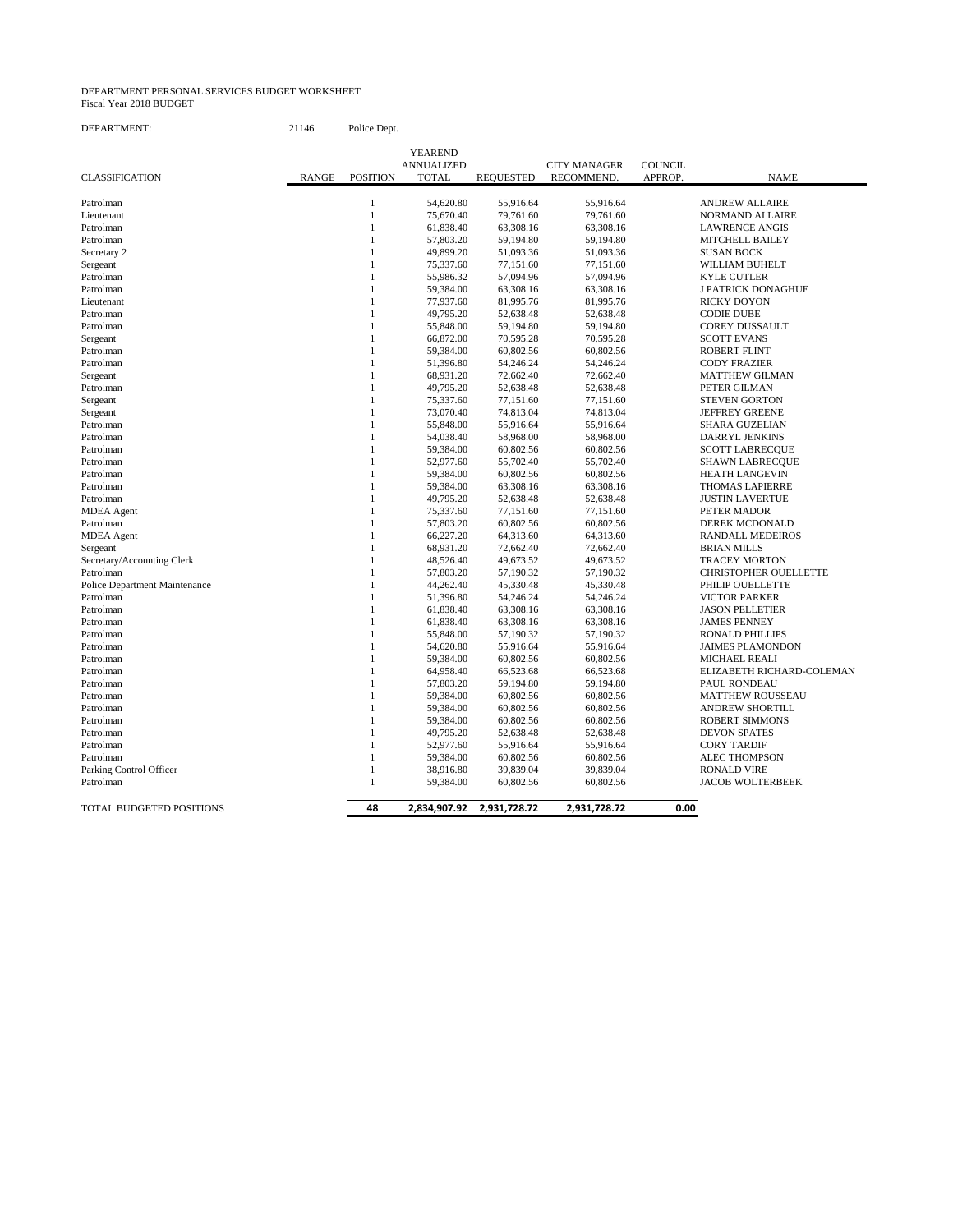

April 14, 2017 **Department:** Police Dept.

Account Title: Temp/Seasonal Emp Wage Exp

Department Number: 21146 21146 Account Number: 60107

FY2015 FY 2016 FY 2016 FY 2017 FY 2017 Actual | Budget | Actual | Budget Est. Expended \$3,250.00 \$5,000.00 \$1,332.50 \$3,500.00 \$3,500.00

| FY-2018       | Department | City Mgr       | Council | Increase    |
|---------------|------------|----------------|---------|-------------|
|               | Reauest    | Recommendation | Action  | (Decrease)  |
| <b>Budget</b> | \$3,000.00 | \$3,000.00     |         | ( \$500.00] |

**Support for Budget Request:** Provide justification for the budget request using as much detail as possible

 to support it. Examples of acceptable support include unit costs, quantity estimates, price quotes, etc. Requests based solely on a percentage increase above the previous budget will not be accepted. Use additional sheets if necessary.

Based on previous fiscal years' wages for Fire Police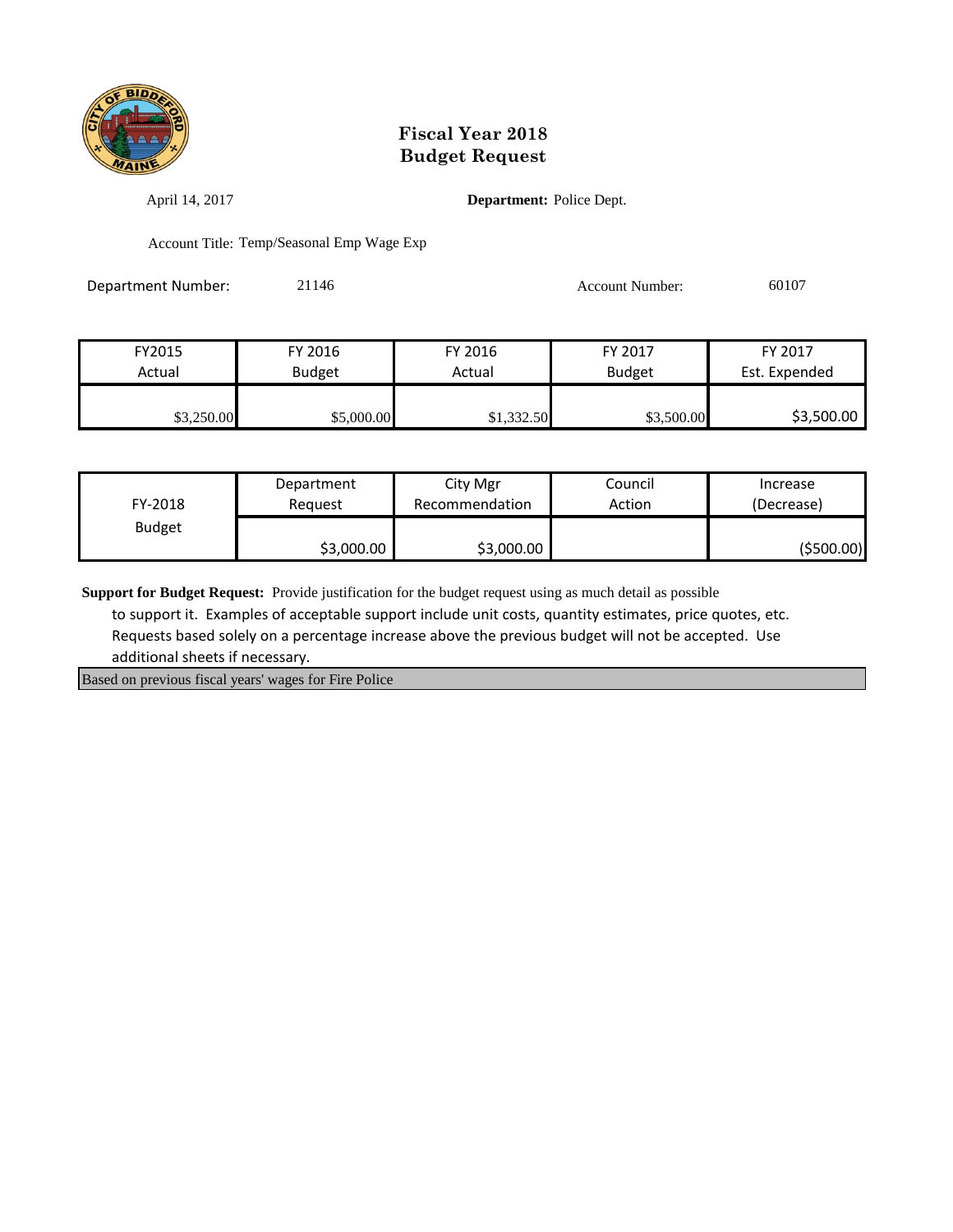

April 14, 2017 **Department:** Police Dept.

Account Title: Overtime Wage Expense

Department Number: 21146 21146 Account Number: 60111

| FY2015       | FY 2016       | FY 2016      | FY 2017       | FY 2017       |
|--------------|---------------|--------------|---------------|---------------|
| Actual       | <b>Budget</b> | Actual       | <b>Budget</b> | Est. Expended |
|              |               |              |               |               |
| \$150,056.06 | \$131,580.00  | \$183,081.59 | \$140,000.00  | \$140,000.00  |

| FY-2018       | Department   | City Mgr       | Council | Increase   |
|---------------|--------------|----------------|---------|------------|
|               | Reguest      | Recommendation | Action  | (Decrease) |
| <b>Budget</b> | \$142,800.00 | \$140,000.00   |         | SO.OO I    |

**Support for Budget Request: Provide justification for the budget request using as much detail as possible**

 to support it. Examples of acceptable support include unit costs, quantity estimates, price quotes, etc. Requests based solely on a percentage increase above the previous budget will not be accepted. Use additional sheets if necessary.

The increase is due to the contract increase which raised the OT expenditure.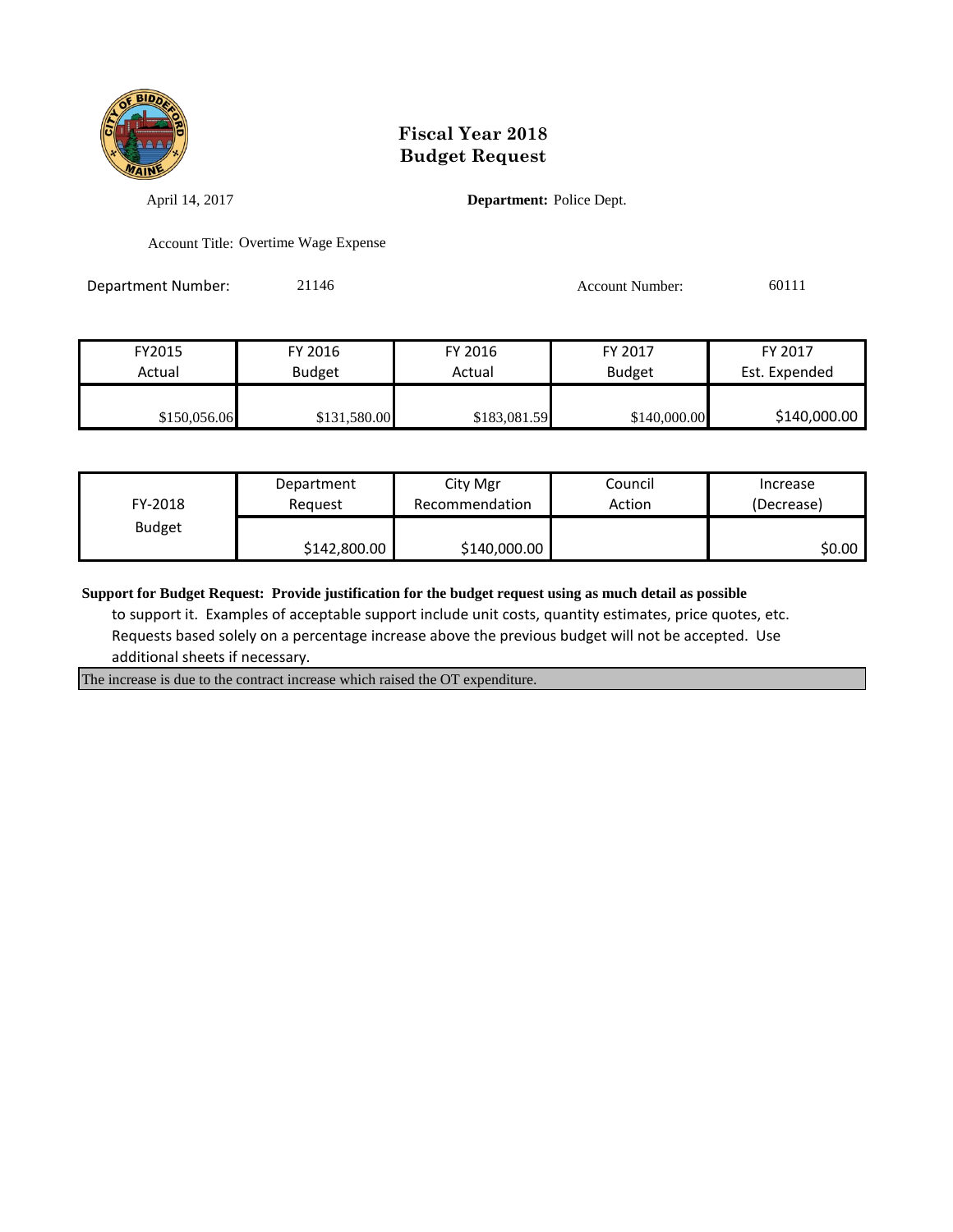

April 14, 2017 **Department:** Police Dept.

Account Title: Extra Holiday Pay Exp

Department Number: 21146 21146 Account Number: 60112

FY2015 FY 2016 FY 2016 FY 2017 FY 2017 Actual Budget Actual Budget Est. Expended \$0.00 \$0.00 \$0.00 \$91,117.00 \$91,117.00

| FY-2018       | Department   | City Mgr       | Council | Increase   |
|---------------|--------------|----------------|---------|------------|
|               | Reauest      | Recommendation | Action  | (Decrease) |
| <b>Budget</b> | \$100,680.80 | \$92,500.00    |         | \$1,383.00 |

**Support for Budget Request: Provide justification for the budget request using as much detail as possible**

 to support it. Examples of acceptable support include unit costs, quantity estimates, price quotes, etc. Requests based solely on a percentage increase above the previous budget will not be accepted. Use additional sheets if necessary.

The increase is due to contract wage increase.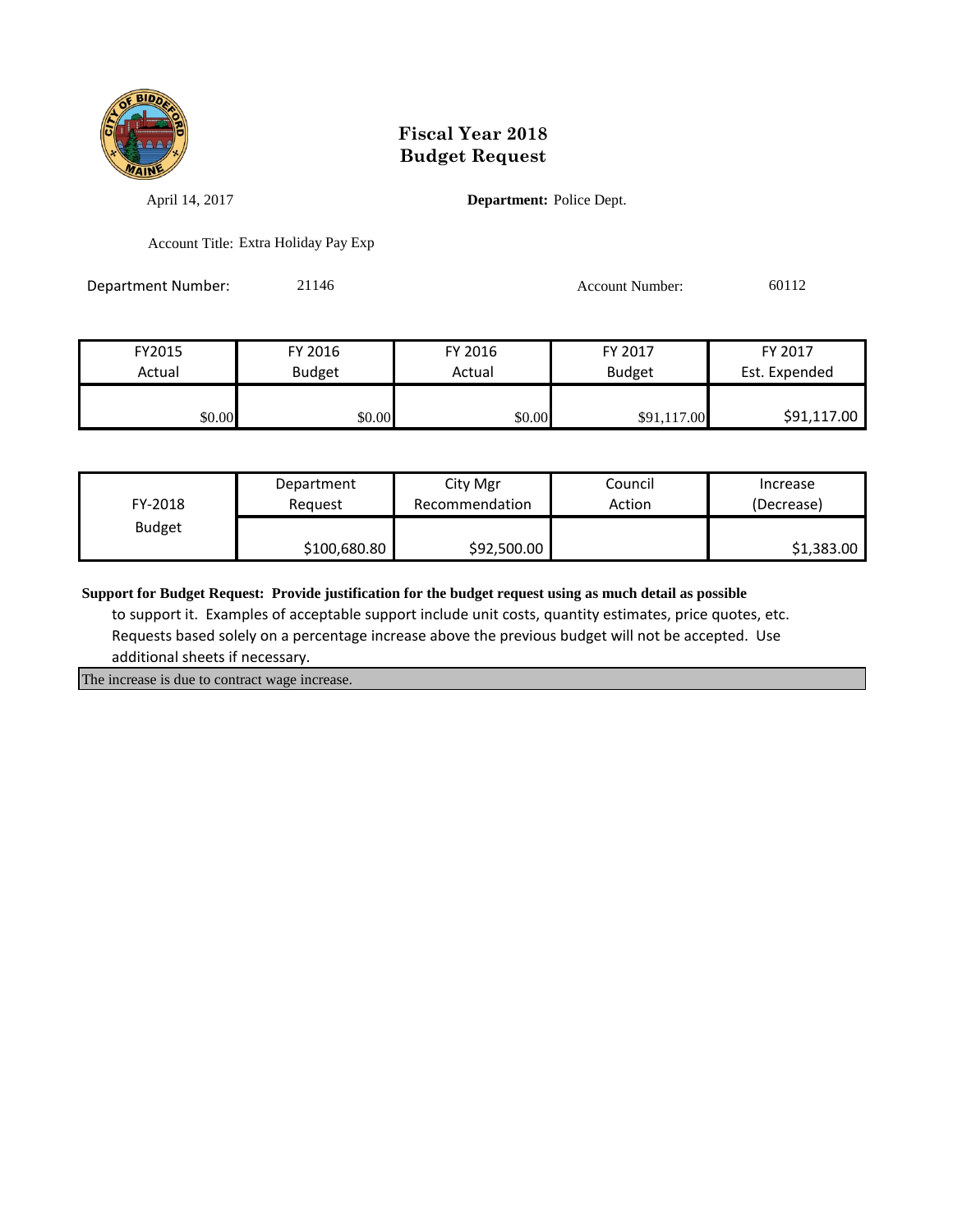

April 14, 2017 **Department:** Police Dept.

Account Title: Health Club Dues

Department Number: 21146 21146 Account Number: 60127

FY2015 FY 2016 FY 2016 FY 2017 FY 2017 Actual | Budget | Actual | Budget Est. Expended \$960.00 \$500.00 \$500.00 \$1,440.00 \$1,440.00 \$500.00 \$500.00

| FY-2018       | Department | City Mgr       | Council | Increase   |
|---------------|------------|----------------|---------|------------|
|               | Reauest    | Recommendation | Action  | (Decrease) |
| <b>Budget</b> | \$1,440.00 | \$1,440.00     |         | \$940.00   |

**Support for Budget Request: Provide justification for the budget request using as much detail as possible**

 to support it. Examples of acceptable support include unit costs, quantity estimates, price quotes, etc. Requests based solely on a percentage increase above the previous budget will not be accepted. Use additional sheets if necessary.

In FY16 6 employees were reimbursed \$240 each and FY 17 is on tract for the same which would suggest FY18 would be equal to the same two previous fiscal years.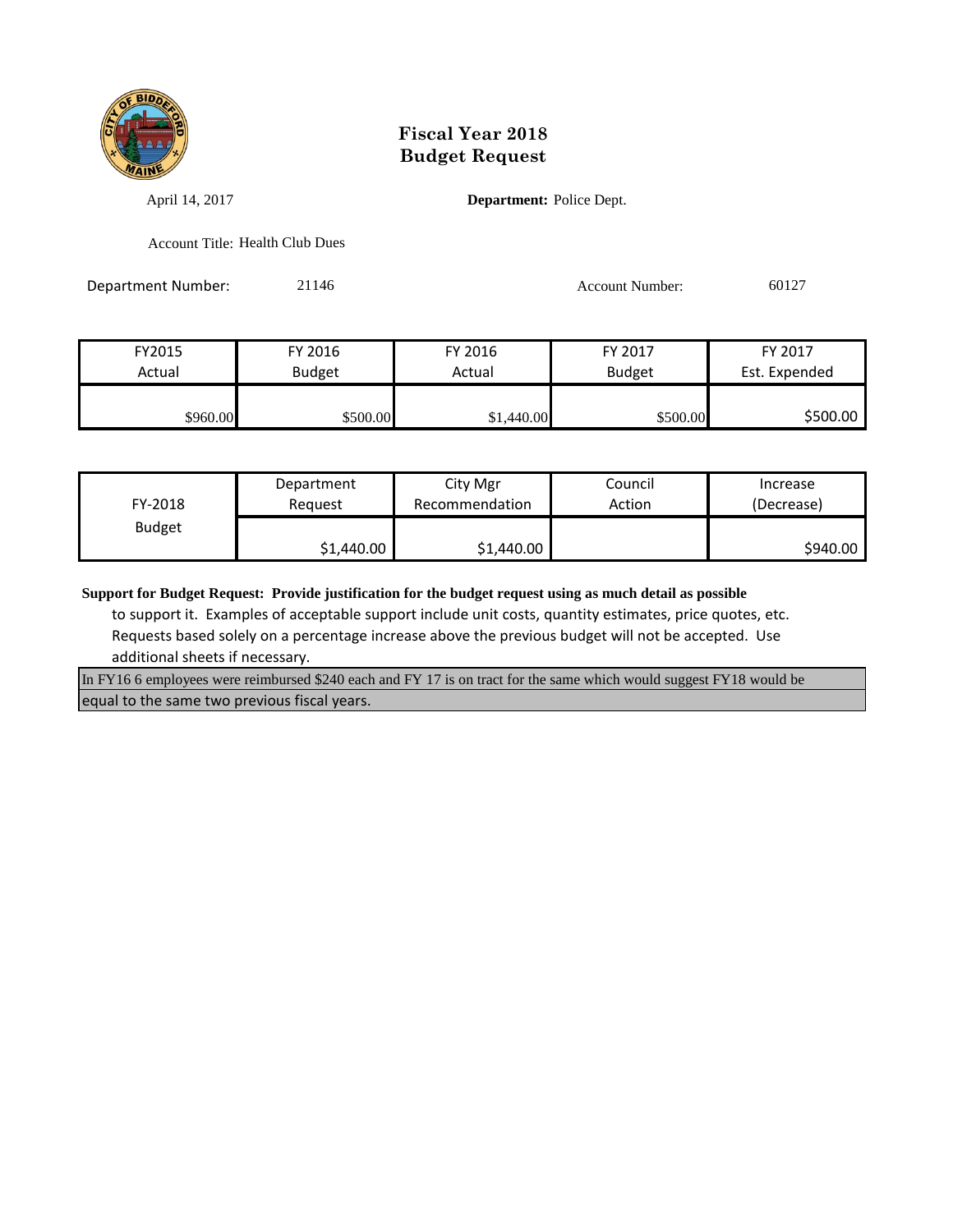

April 14, 2017 **Department:** Police Dept.

Account Title: Insurance Buyout Pay

Department Number: 21146 21146 Account Number: 60129

FY2015 FY 2016 FY 2016 FY 2017 FY 2017 Actual | Budget | Actual | Budget Est. Expended \$1,500.00 \$1,500.00 \$1,500.00 \$1,500.00 \$1,500.00 \$1,500.00

| FY-2018       | Department | City Mgr       | Council | Increase   |
|---------------|------------|----------------|---------|------------|
|               | Reauest    | Recommendation | Action  | (Decrease) |
| <b>Budget</b> | \$1,500.00 | \$1,500.00     |         | \$0.00     |

**Support for Budget Request:** Provide justification for the budget request using as much detail as possible

 to support it. Examples of acceptable support include unit costs, quantity estimates, price quotes, etc. Requests based solely on a percentage increase above the previous budget will not be accepted. Use additional sheets if necessary.

One employee that participates in this insurance buyout.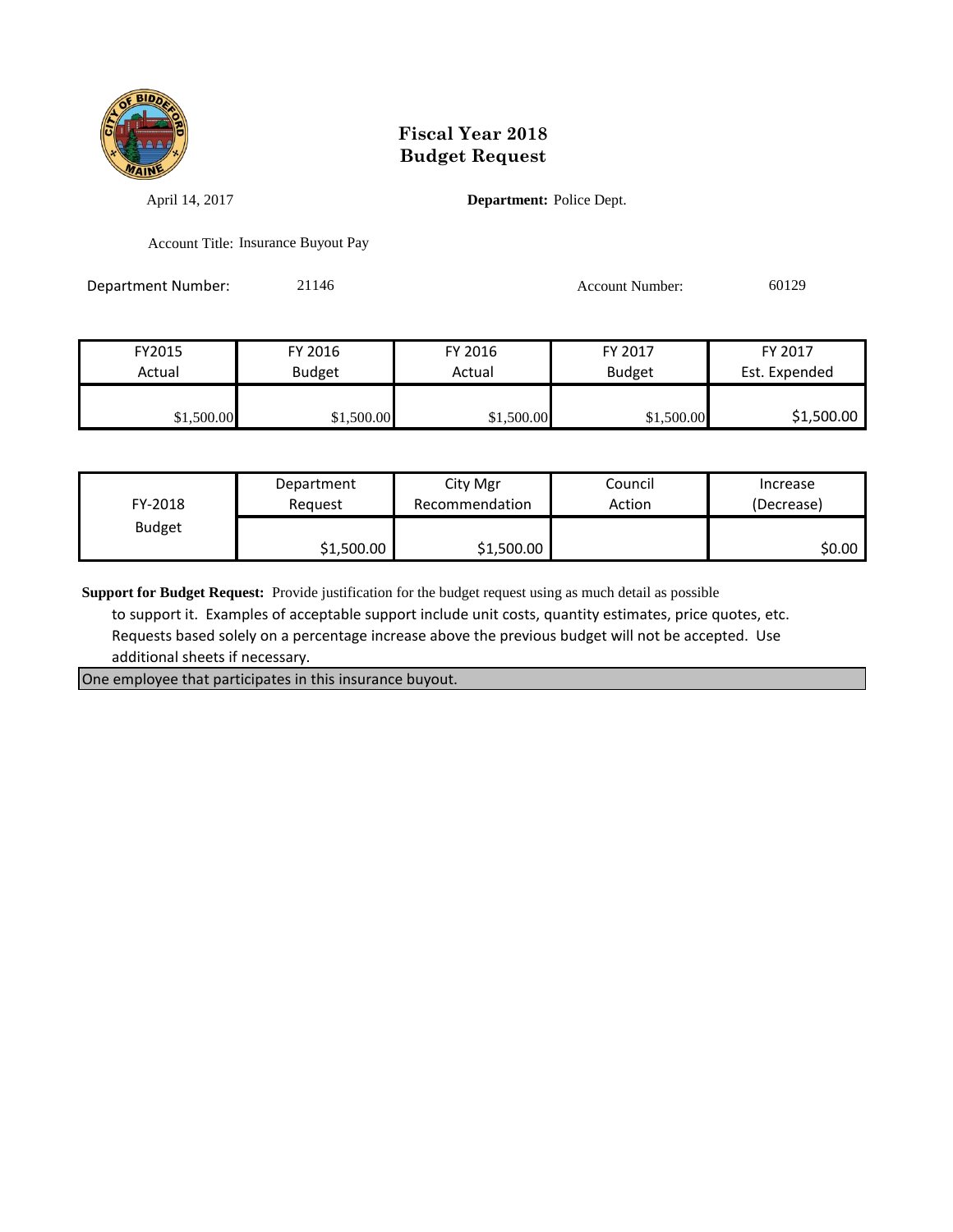

April 14, 2017 **Department:** Police Dept.

Account Title: FICA/Medicare-ER Share Exp

Department Number: 21146 21146 Account Number: 60201

| FY2015       | FY 2016       | FY 2016      | FY 2017       | FY 2017       |
|--------------|---------------|--------------|---------------|---------------|
| Actual       | <b>Budget</b> | Actual       | <b>Budget</b> | Est. Expended |
|              |               |              |               |               |
| \$201,023.94 | \$222,476.00  | \$218,126.59 | \$254,080.00  | \$254,080.00  |

| FY-2018       | Department   | City Mgr       | Council | Increase   |
|---------------|--------------|----------------|---------|------------|
|               | Reguest      | Recommendation | Action  | (Decrease) |
| <b>Budget</b> | \$263,469.97 | \$261,218.55   |         | \$7,138.55 |

**Support for Budget Request: Provide justification for the budget request using as much detail as possible**

 to support it. Examples of acceptable support include unit costs, quantity estimates, price quotes, etc. Requests based solely on a percentage increase above the previous budget will not be accepted. Use additional sheets if necessary.

The increase is due to the contract wage increase.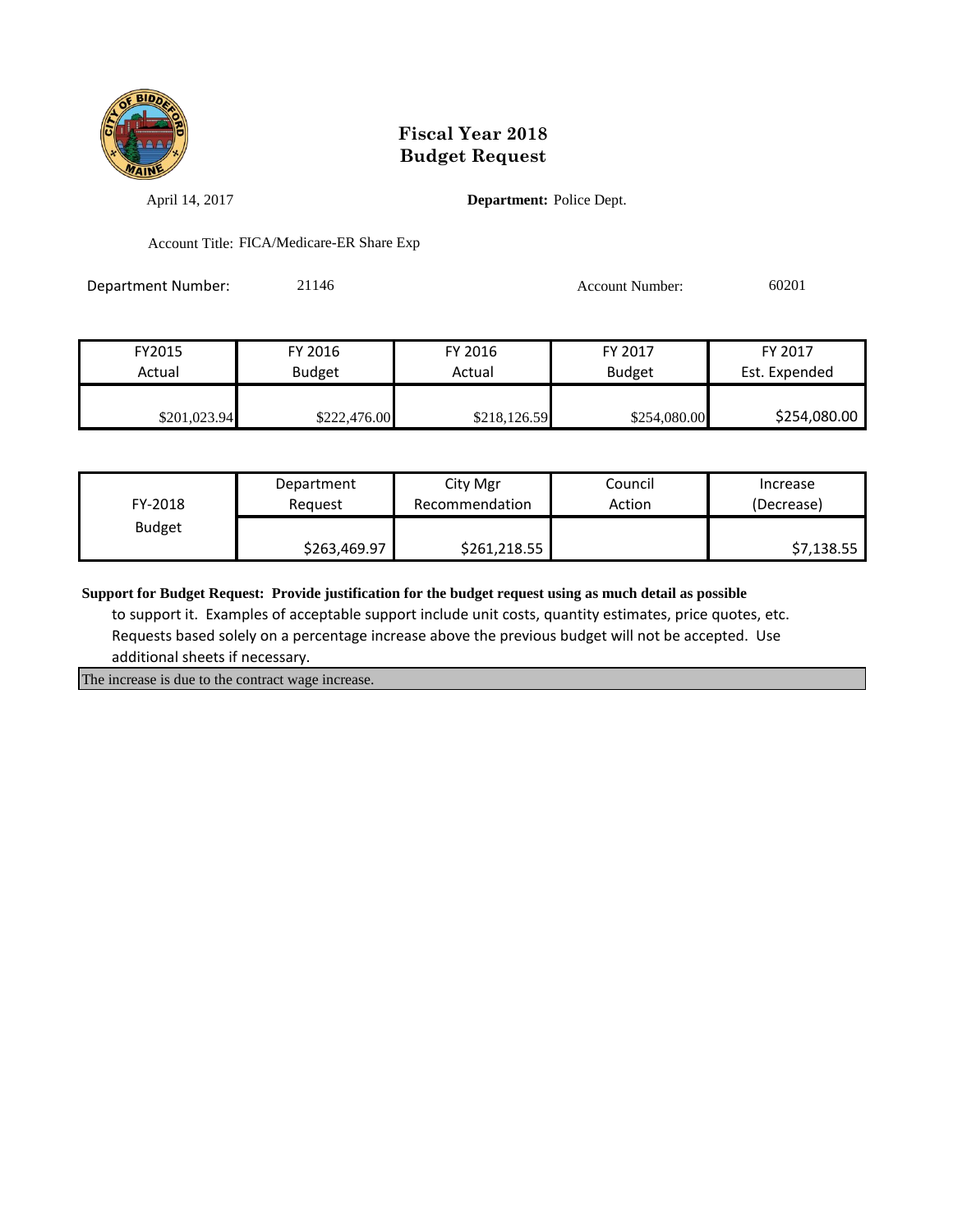

April 14, 2017 **Department:** Police Dept.

Account Title: MPERS-Employer Share Exp

Department Number: 21146 21146 Account Number: 60202

| FY2015       | FY 2016       | FY 2016      | FY 2017       | FY 2017       |
|--------------|---------------|--------------|---------------|---------------|
| Actual       | <b>Budget</b> | Actual       | <b>Budget</b> | Est. Expended |
|              |               |              |               |               |
| \$278,904.08 | \$314,591.00  | \$327,043.27 | \$361,526.00  | \$361,526.00  |

| FY-2018       | Department   | City Mgr       | Council | Increase    |
|---------------|--------------|----------------|---------|-------------|
|               | Reguest      | Recommendation | Action  | (Decrease)  |
| <b>Budget</b> | \$407,070.85 | \$406,548.98   |         | \$45,022.98 |

**Support for Budget Request:** Provide justification for the budget request using as much detail as possible

 to support it. Examples of acceptable support include unit costs, quantity estimates, price quotes, etc. Requests based solely on a percentage increase above the previous budget will not be accepted. Use additional sheets if necessary.

The increase is due to the addition of the SBOOI position as well as the contract wage increase.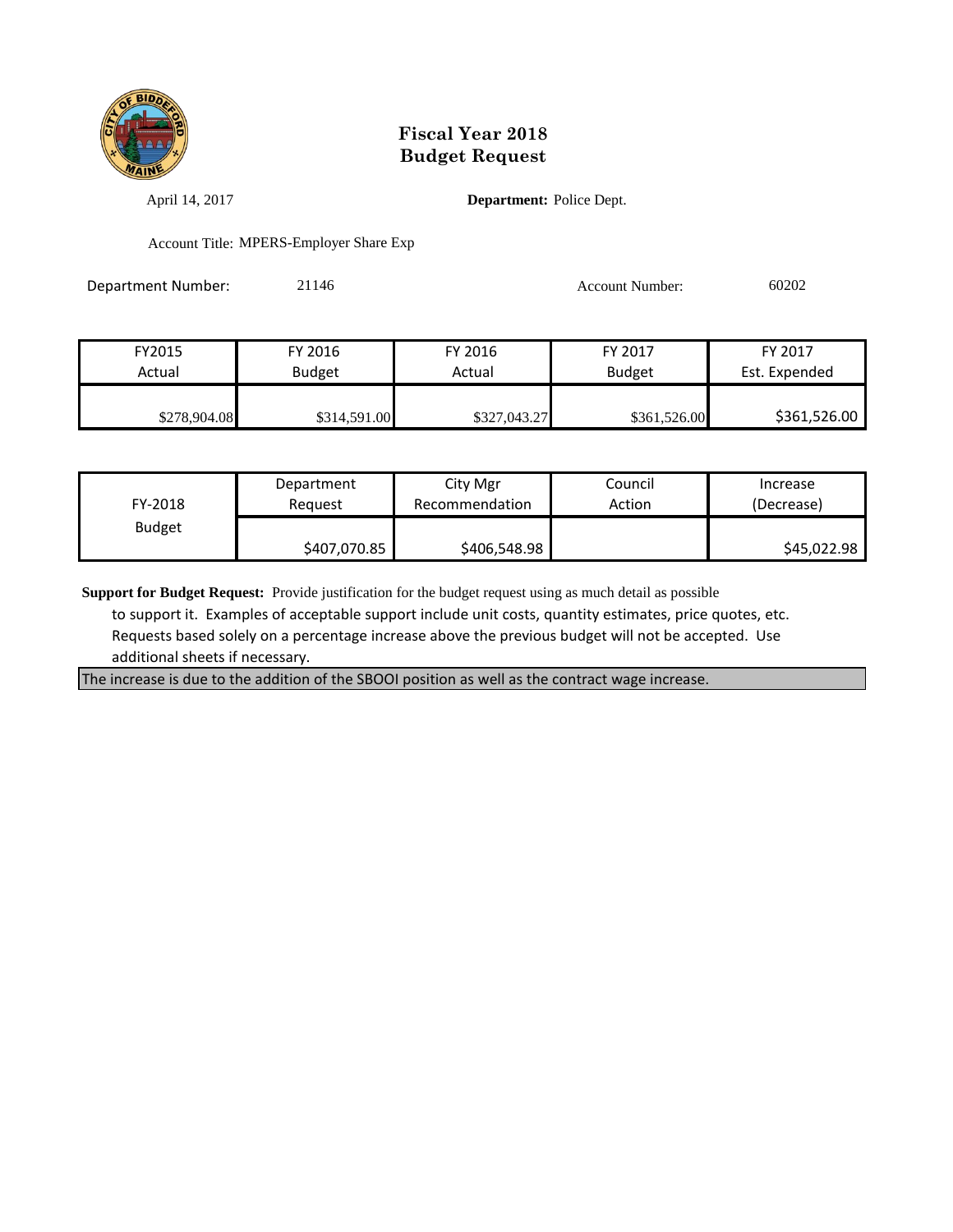

April 14, 2017 **Department:** Police Dept.

Account Title: 457 Plan-Employer Share Exp

Department Number: 21146 21146 Account Number: 60203

| FY2015     | FY 2016    | FY 2016    | FY 2017       | FY 2017       |
|------------|------------|------------|---------------|---------------|
| Actual     | Budget     | Actual     | <b>Budget</b> | Est. Expended |
|            |            |            |               |               |
| \$7,892.66 | \$5,284.00 | \$4,464.30 | \$6,443.00    | \$6,443.00    |

| FY-2018       | Department | City Mgr       | Council | Increase    |
|---------------|------------|----------------|---------|-------------|
|               | Reauest    | Recommendation | Action  | (Decrease)  |
| <b>Budget</b> | \$2,862.62 | \$3,816.83     |         | (52,626.17) |

**Support for Budget Request:** Provide justification for the budget request using as much detail as possible

 to support it. Examples of acceptable support include unit costs, quantity estimates, price quotes, etc. Requests based solely on a percentage increase above the previous budget will not be accepted. Use additional sheets if necessary.

This amount is based on one person who participates in this plan.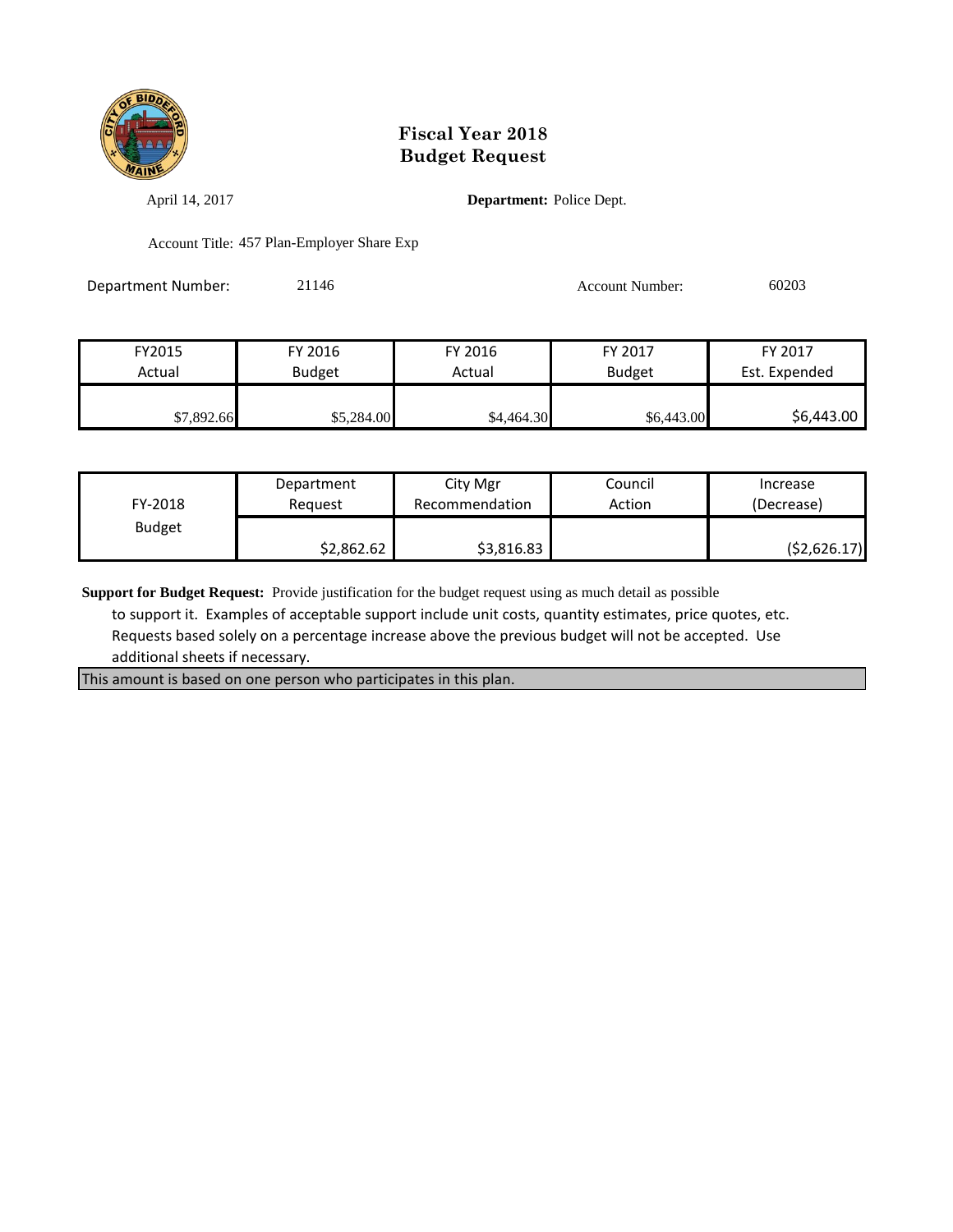

April 14, 2017 **Department:** Police Dept.

Account Title: HPHC Ins Employer Share Exp

Department Number: 21146 21146 Account Number: 60210

| FY2015   | FY 2016       | FY 2016  | FY 2017       | FY 2017       |
|----------|---------------|----------|---------------|---------------|
| Actual   | <b>Budget</b> | Actual   | <b>Budget</b> | Est. Expended |
|          |               |          |               |               |
| \$357.57 | \$431.00      | \$357.17 | \$7,742.00    | \$7,742.00    |

| FY-2018       | Department | City Mgr       | Council | Increase     |
|---------------|------------|----------------|---------|--------------|
|               | Reauest    | Recommendation | Action  | (Decrease)   |
| <b>Budget</b> | \$0.00     | \$0.00         |         | (57, 742.00) |

**Support for Budget Request:** Provide justification for the budget request using as much detail as possible

 to support it. Examples of acceptable support include unit costs, quantity estimates, price quotes, etc. Requests based solely on a percentage increase above the previous budget will not be accepted. Use additional sheets if necessary.

We do not have anyone who pariticiaptes in the Harvard Pilgrim Plan.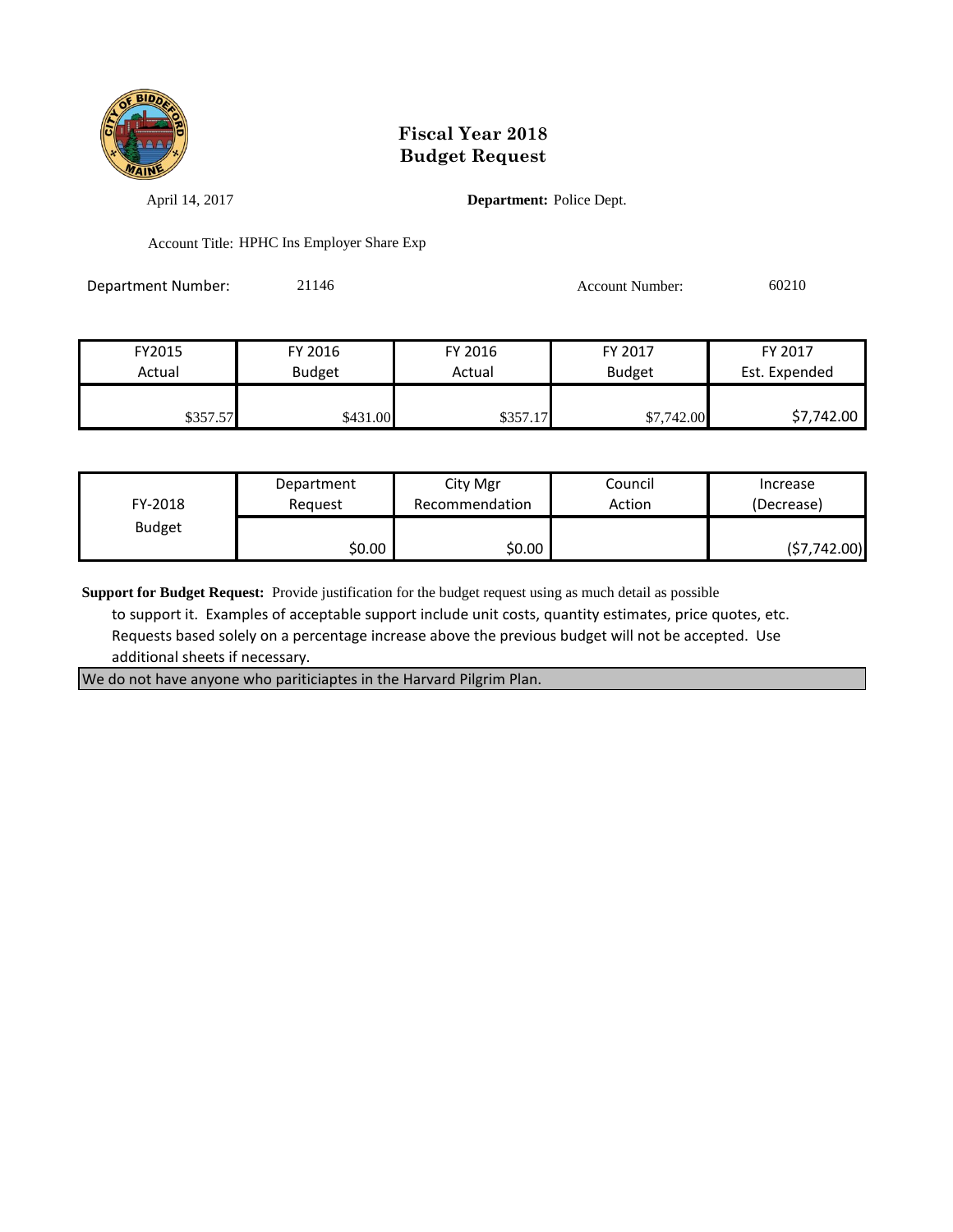

April 14, 2017 **Department:** Police Dept.

Account Title: NNEBT Ins Employer Share Exp

Department Number: 21146 21146 Account Number: 60211

| FY2015       | FY 2016       | FY 2016      | FY 2017       | FY 2017       |
|--------------|---------------|--------------|---------------|---------------|
| Actual       | <b>Budget</b> | Actual       | <b>Budget</b> | Est. Expended |
|              |               |              |               |               |
| \$544,230.71 | \$598,029.00  | \$571,206.48 | \$617,401.00  | \$617,401.00  |

| FY-2018       | Department   | City Mgr       | Council | Increase    |
|---------------|--------------|----------------|---------|-------------|
|               | Reauest      | Recommendation | Action  | (Decrease)  |
| <b>Budget</b> | \$715,816.08 | \$715,816.08   |         | \$98,415.08 |

**Support for Budget Request:** Provide justification for the budget request using as much detail as possible

 to support it. Examples of acceptable support include unit costs, quantity estimates, price quotes, etc. Requests based solely on a percentage increase above the previous budget will not be accepted. Use additional sheets if necessary.

The increase is due to the addition of the Police Planner and SBOOI positions.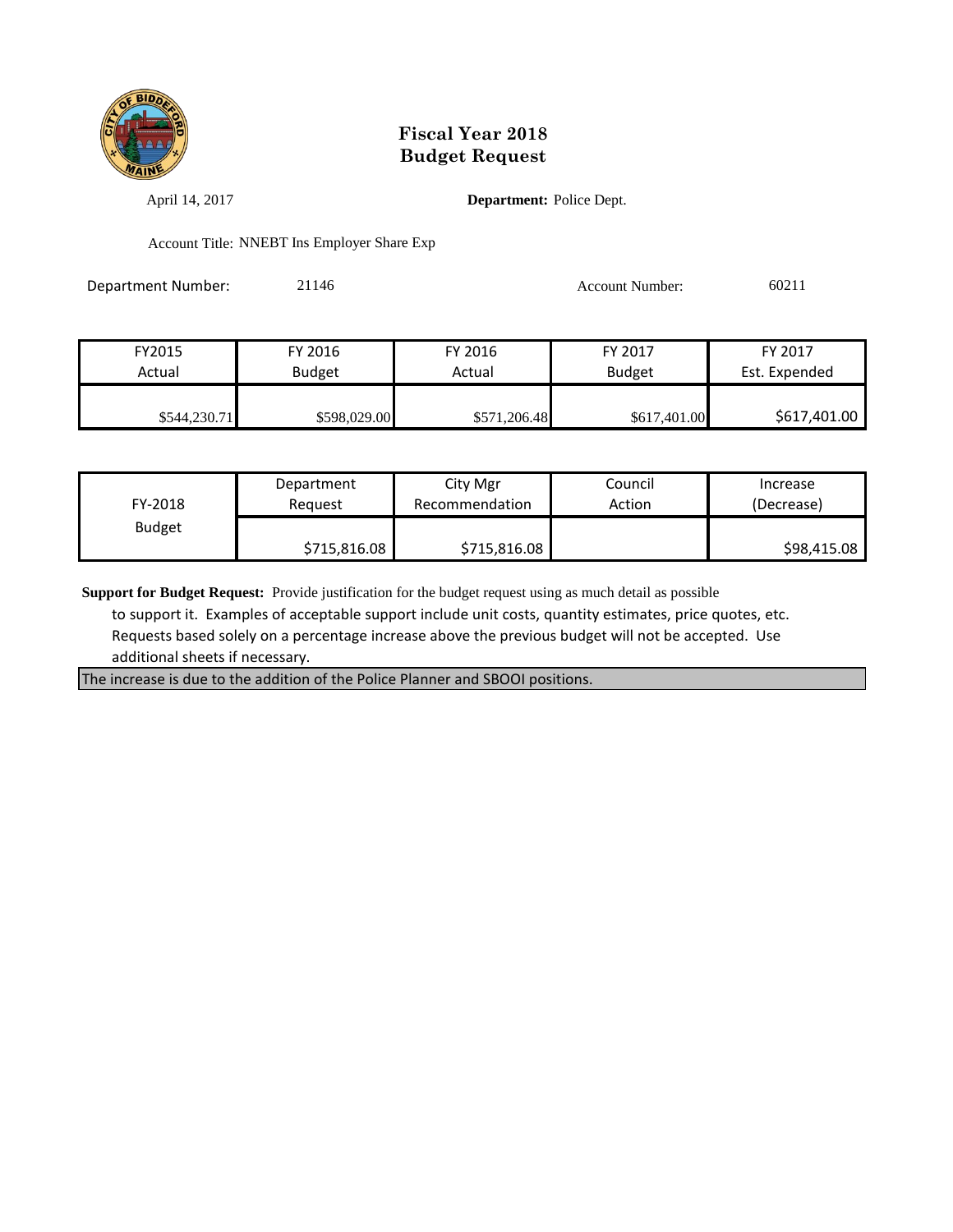

April 14, 2017 **Department:** Police Dept.

Account Title: S-T Disability ER Share Exp

Department Number: 21146 21146 Account Number: 60212

| FY2015  | FY 2016       | FY 2016 | FY 2017       | FY 2017       |
|---------|---------------|---------|---------------|---------------|
| Actual  | <b>Budget</b> | Actual  | <b>Budget</b> | Est. Expended |
|         |               |         |               |               |
| \$52.54 | \$55.00       | \$53.36 | \$60.00       | \$60.00       |

| FY-2018       | Department | City Mgr       | Council | Increase   |
|---------------|------------|----------------|---------|------------|
|               | Reauest    | Recommendation | Action  | (Decrease) |
| <b>Budget</b> | \$201.00∣  | \$201.00       |         | \$141.00   |

**Support for Budget Request:** Provide justification for the budget request using as much detail as possible

 to support it. Examples of acceptable support include unit costs, quantity estimates, price quotes, etc. Requests based solely on a percentage increase above the previous budget will not be accepted. Use additional sheets if necessary.

The increase is due to the additon of the Police Planner position.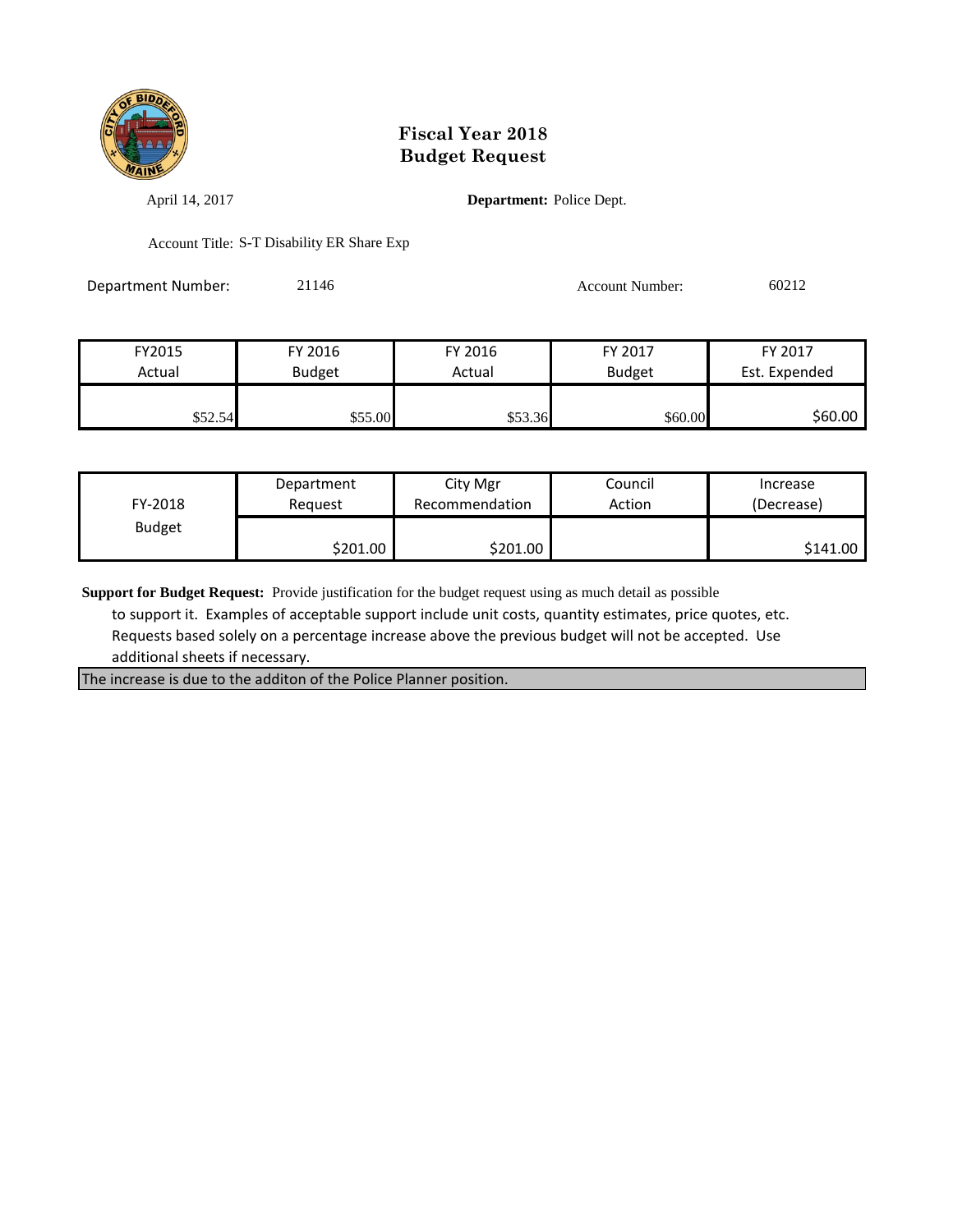

April 14, 2017 **Department:** Police Dept.

Account Title: L-T Disability ER Share Exp

Department Number: 21146 21146 Account Number: 60213

| FY2015   | FY 2016       | FY 2016  | FY 2017       | FY 2017       |
|----------|---------------|----------|---------------|---------------|
| Actual   | <b>Budget</b> | Actual   | <b>Budget</b> | Est. Expended |
|          |               |          |               |               |
| \$321.03 | \$510.00      | \$392.43 | \$580.00      | \$580.00      |

| FY-2018       | Department | City Mgr       | Council | Increase   |
|---------------|------------|----------------|---------|------------|
|               | Reauest    | Recommendation | Action  | (Decrease) |
| <b>Budget</b> | \$733.62   | \$735.74       |         | \$155.74   |

**Support for Budget Request:** Provide justification for the budget request using as much detail as possible

 to support it. Examples of acceptable support include unit costs, quantity estimates, price quotes, etc. Requests based solely on a percentage increase above the previous budget will not be accepted. Use additional sheets if necessary.

The increase is due to the SBOOI position.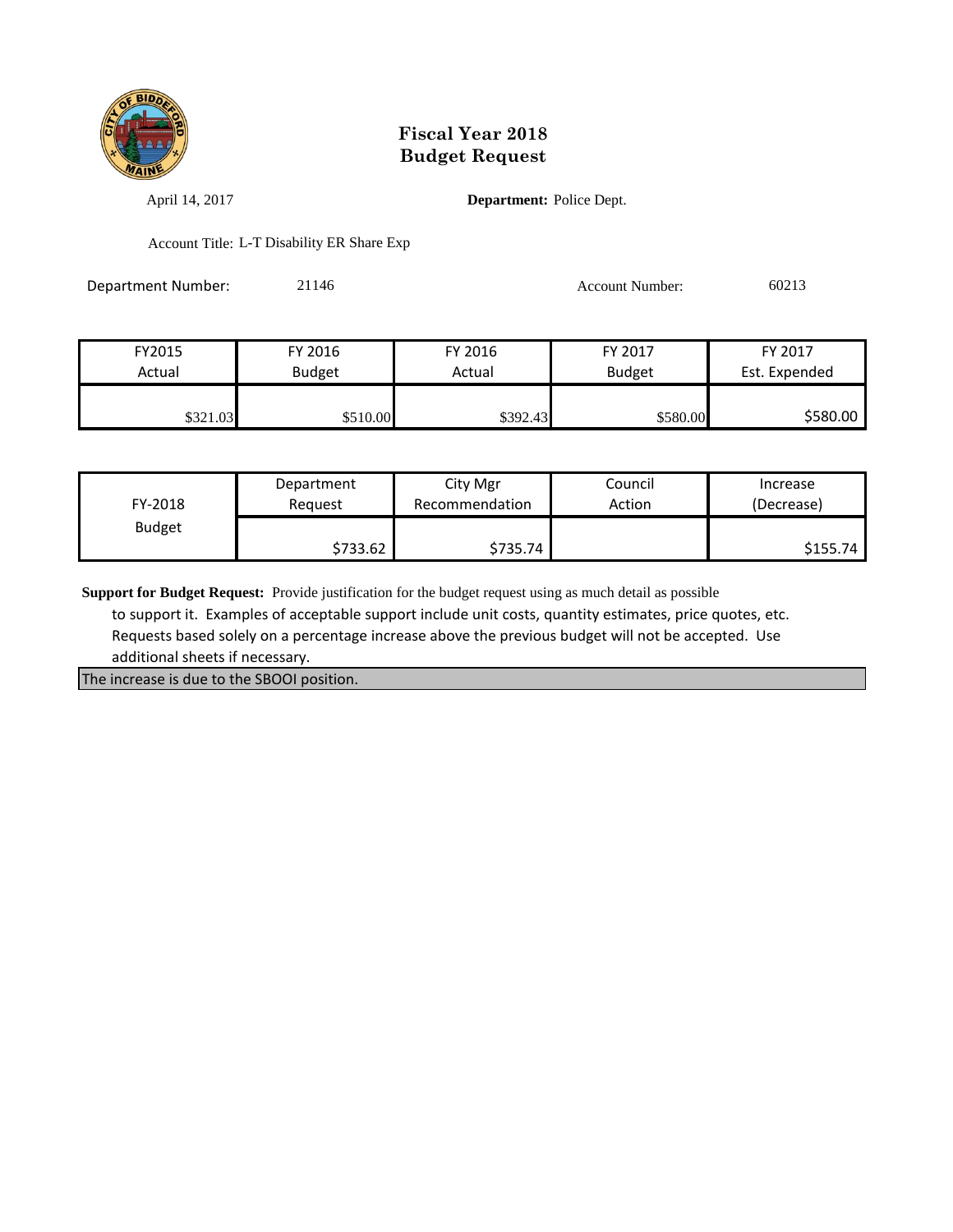

April 14, 2017 **Department:** Police Dept.

Account Title: Delta Dental ER Share

Department Number: 21146 21146 Account Number: 60216

| FY2015 | FY 2016       | FY 2016 | FY 2017       | FY 2017       |
|--------|---------------|---------|---------------|---------------|
| Actual | <b>Budget</b> | Actual  | <b>Budget</b> | Est. Expended |
|        |               |         |               |               |
| \$0.00 | \$0.00        | \$0.00  | \$0.00        | \$0.00        |

| FY-2018       | Department | City Mgr       | Council | Increase   |
|---------------|------------|----------------|---------|------------|
|               | Reauest    | Recommendation | Action  | (Decrease) |
| <b>Budget</b> | \$0.00∣    |                |         | \$0.00∣    |

**Support for Budget Request:** Provide justification for the budget request using as much detail as possible

 to support it. Examples of acceptable support include unit costs, quantity estimates, price quotes, etc. Requests based solely on a percentage increase above the previous budget will not be accepted. Use additional sheets if necessary.

Dental Plan already included within the NNEBT plan.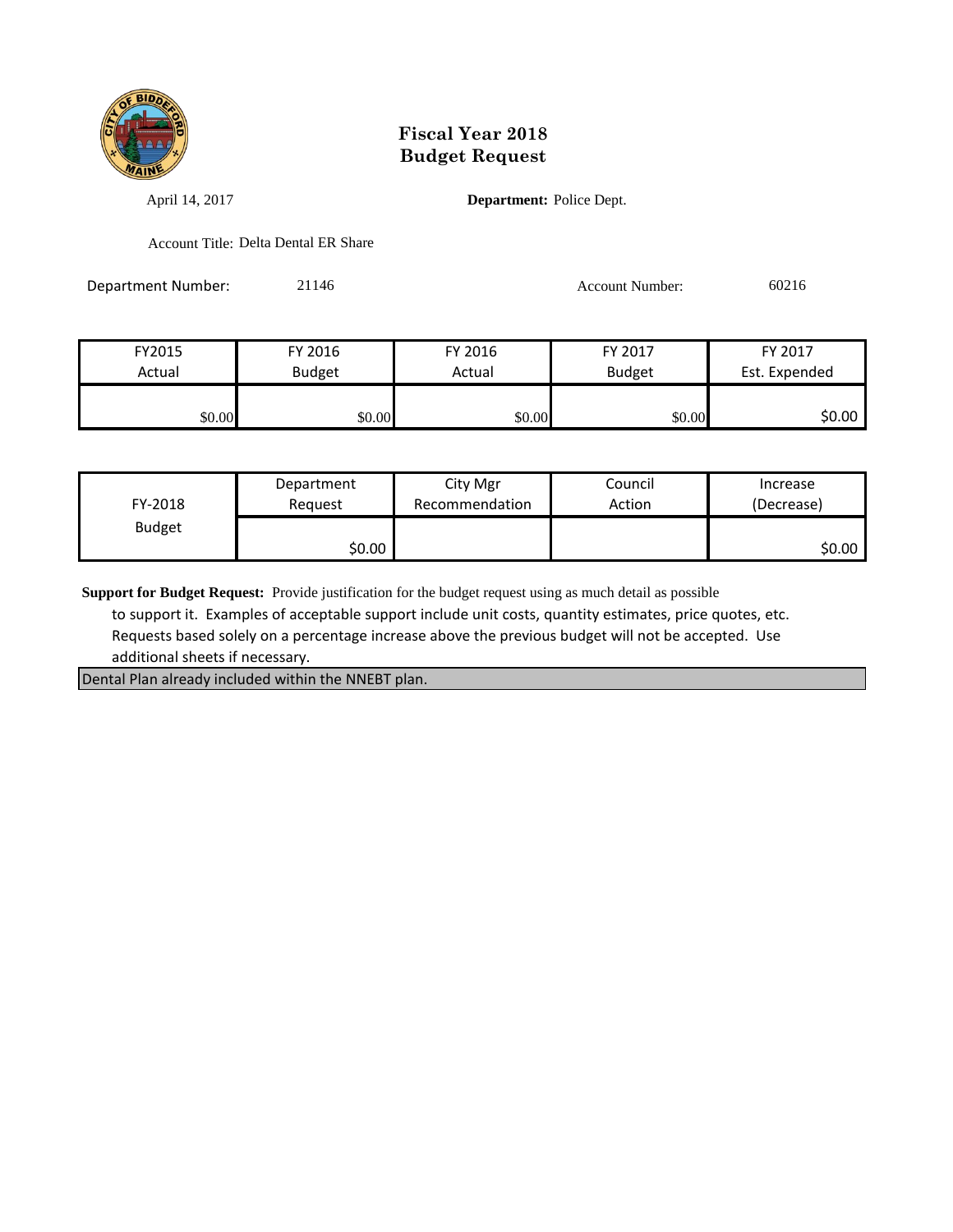

April 14, 2017 **Department:** Police Dept.

Account Title: RHSA Plan ER Share

Department Number: 21146 21146 Account Number: 60217

| FY2015 | FY 2016       | FY 2016    | FY 2017       | FY 2017       |
|--------|---------------|------------|---------------|---------------|
| Actual | <b>Budget</b> | Actual     | <b>Budget</b> | Est. Expended |
|        |               |            |               |               |
| \$0.00 | \$0.00        | \$5,203.80 | \$25,740.00   | \$25,740.00   |

| FY-2018       | Department  | City Mgr       | Council | Increase   |
|---------------|-------------|----------------|---------|------------|
|               | Reguest     | Recommendation | Action  | (Decrease) |
| <b>Budget</b> | \$30,420.00 | \$30,420.00    |         | \$4,680.00 |

**Support for Budget Request:** Provide justification for the budget request using as much detail as possible

 to support it. Examples of acceptable support include unit costs, quantity estimates, price quotes, etc. Requests based solely on a percentage increase above the previous budget will not be accepted. Use additional sheets if necessary.

The increase is due to the addition of the Police Planner and SBOOI position as well as the non-union personnel now participating.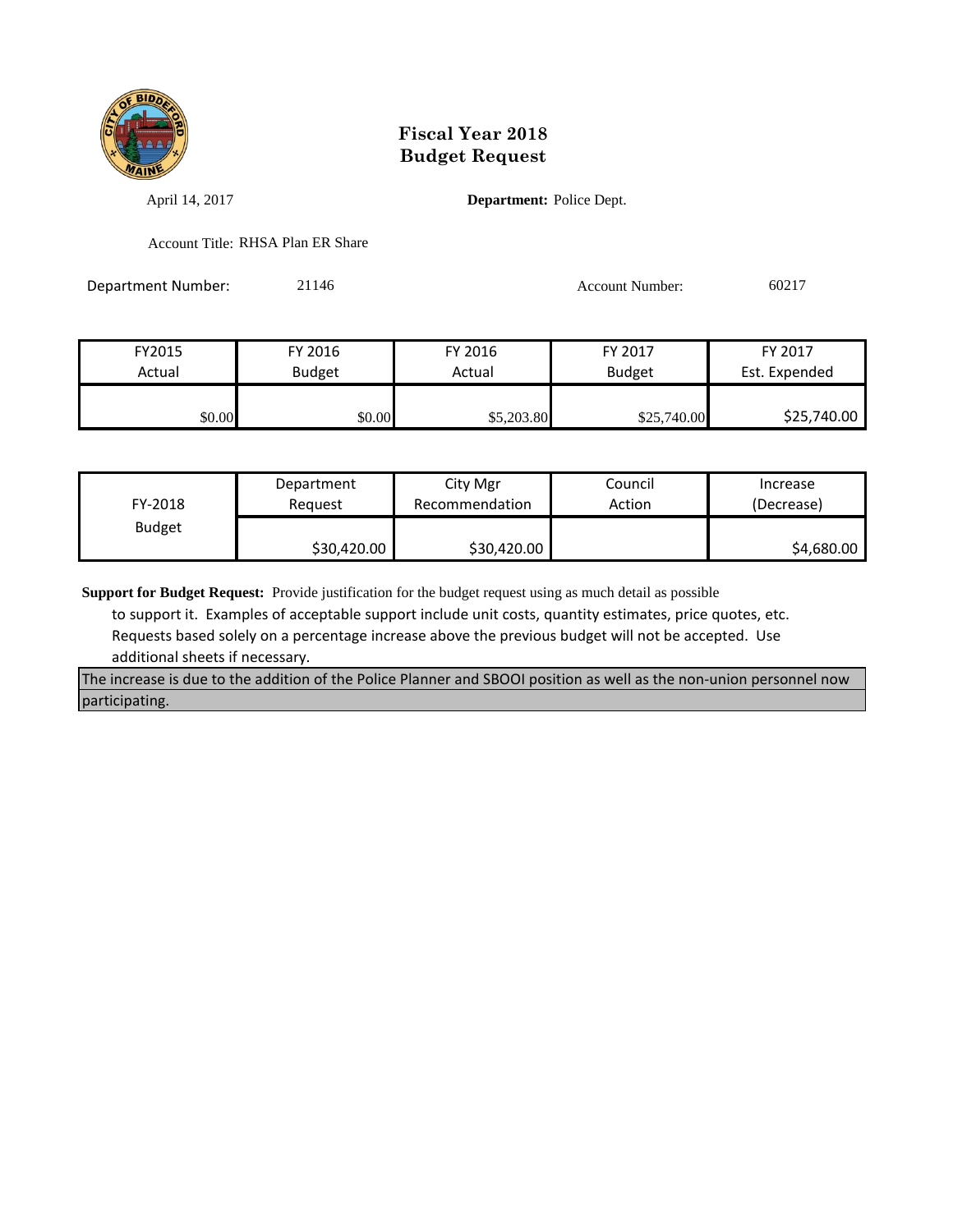

April 14, 2017 **Department:** Police Dept.

Account Title: Clothing/Uniforms Expense

Department Number: 21146 21146 Account Number: 60230

| FY2015      | FY 2016       | FY 2016     | FY 2017       | FY 2017       |
|-------------|---------------|-------------|---------------|---------------|
| Actual      | <b>Budget</b> | Actual      | <b>Budget</b> | Est. Expended |
| \$42,450.96 | \$30,000.00   | \$24,026.81 | \$40,000.00   | \$40,000.00   |

| FY-2018       | Department  | City Mgr       | Council | Increase    |
|---------------|-------------|----------------|---------|-------------|
|               | Reguest     | Recommendation | Action  | (Decrease)  |
| <b>Budget</b> | \$50,000.00 | \$50,000.00    |         | \$10,000.00 |

**Support for Budget Request:** Provide justification for the budget request using as much detail as possible

 to support it. Examples of acceptable support include unit costs, quantity estimates, price quotes, etc. Requests based solely on a percentage increase above the previous budget will not be accepted. Use additional sheets if necessary.

Outfitting 6 new employees and purchasing 9 vests at \$1576 each in addition to normal clothing costs.

|                             | <b>FY17</b> |
|-----------------------------|-------------|
| <b>Admirals</b>             | \$28,648    |
| Hanging by a Thread         | \$17,585    |
| <b>Emblem Authority</b>     | \$1,645     |
| <b>Witmer Public Safety</b> | \$1,935     |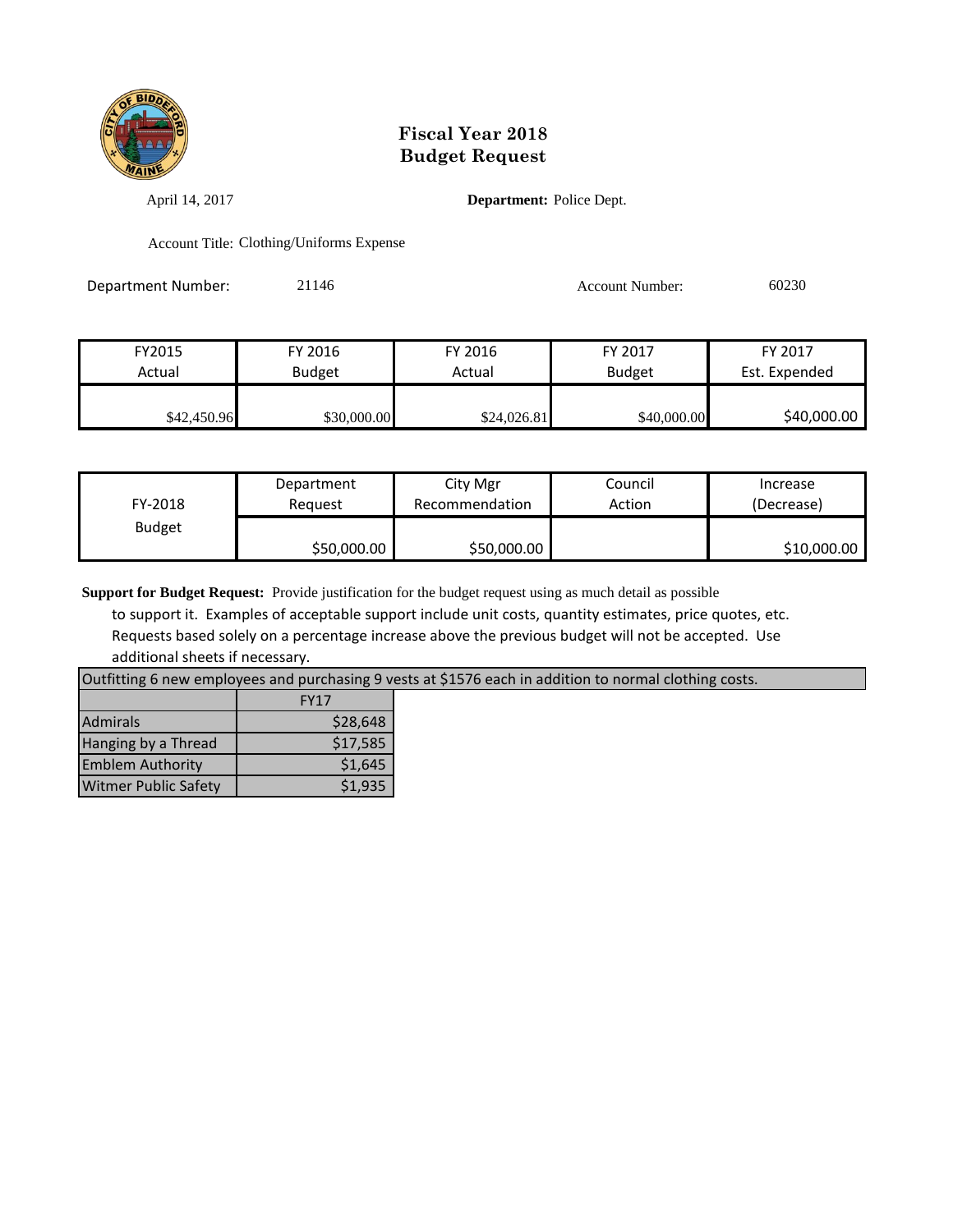

April 14, 2017 **Department:** Police Dept.

Account Title: Conferences/Training Expense

Department Number: 21146 21146 Account Number: 60251

FY2015 FY 2016 FY 2016 FY 2017 FY 2017 Actual Budget Actual Budget Est. Expended \$8,869.00 \$6,000.00 \$10,108.35 \$6,000.00 \$18,000.00

| FY-2018       | Department | City Mgr       | Council | Increase   |
|---------------|------------|----------------|---------|------------|
|               | Reauest    | Recommendation | Action  | (Decrease) |
| <b>Budget</b> | \$7,000.00 | \$7,000.00     |         | \$1,000.00 |

**Support for Budget Request:** Provide justification for the budget request using as much detail as possible to support it. Examples of acceptable support include unit costs, quantity estimates, price quotes, etc. Requests based solely on a percentage increase above the previous budget will not be accepted. Use additional sheets if necessary.

|                                                      | <b>FY17</b> |
|------------------------------------------------------|-------------|
| Criminal Interview & Interrogation Trng - 2 officers | 1,170.00    |
| Advanced Taser Trng - 1 offcer                       | 675.00      |
| FTO Trng - 4 officers                                | 900.00      |
| Accident Reconstruction Trng - 1 officer             | 3,015.00    |
| Miscellanous trainings hosted at BPD                 | 519.00      |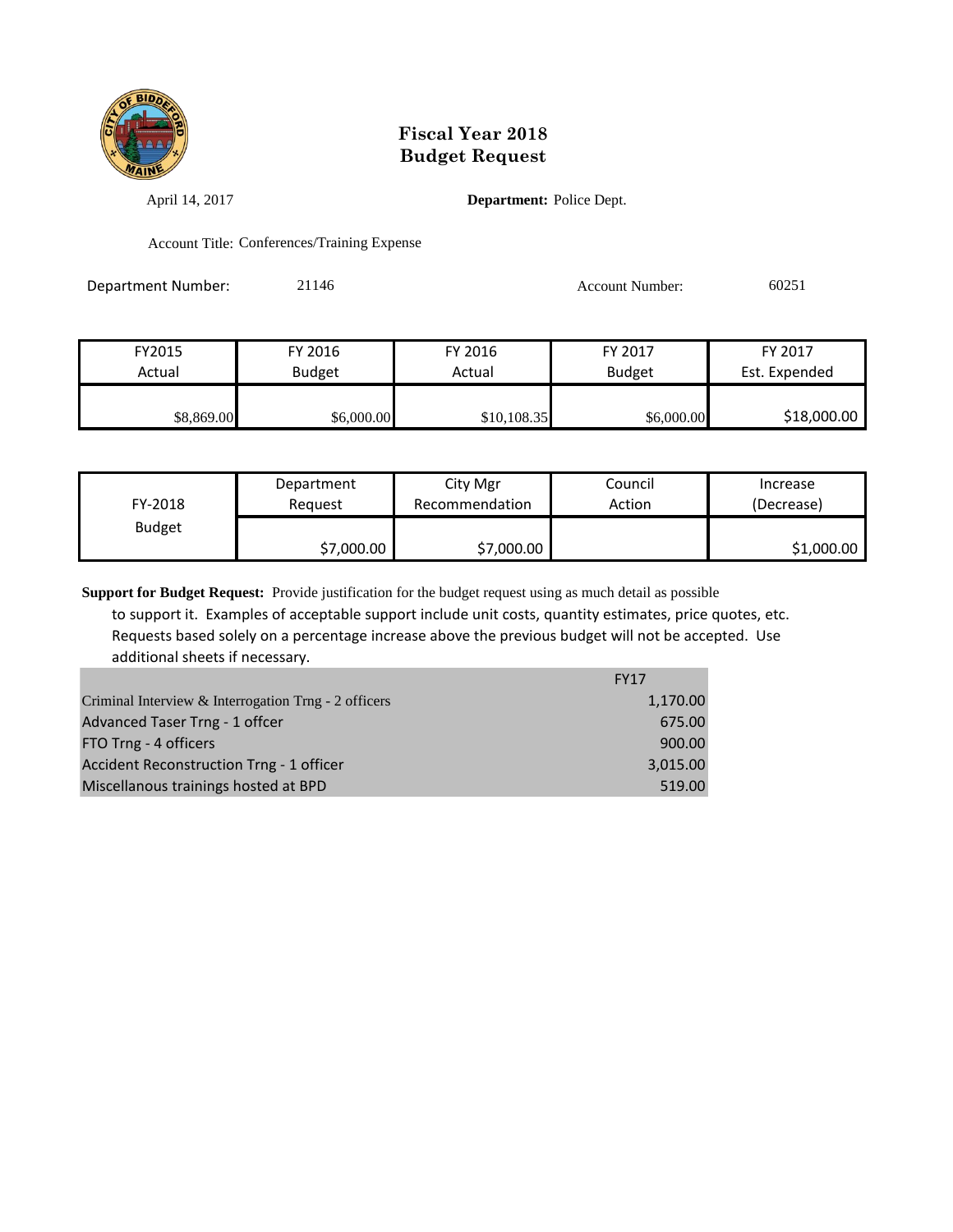

April 14, 2017 **Department:** Police Dept.

Account Title: Travel/Mileage Expense

Department Number: 21146 21146 Account Number: 60252

| FY2015     | FY 2016       | FY 2016    | FY 2017       | FY 2017       |
|------------|---------------|------------|---------------|---------------|
| Actual     | <b>Budget</b> | Actual     | <b>Budget</b> | Est. Expended |
|            |               |            |               |               |
| \$2,902.78 | \$1,500.00    | \$5,592.19 | \$2,500.00    | \$2,500.00    |

| FY-2018       | Department | City Mgr       | Council | Increase   |
|---------------|------------|----------------|---------|------------|
|               | Reauest    | Recommendation | Action  | (Decrease) |
| <b>Budget</b> | \$2,500.00 | \$2,500.00     |         | \$0.00     |

**Support for Budget Request:** Provide justification for the budget request using as much detail as possible

 to support it. Examples of acceptable support include unit costs, quantity estimates, price quotes, etc. Requests based solely on a percentage increase above the previous budget will not be accepted. Use additional sheets if necessary.

Mileasge reimbursement for attendance an BLETP and inservice schools.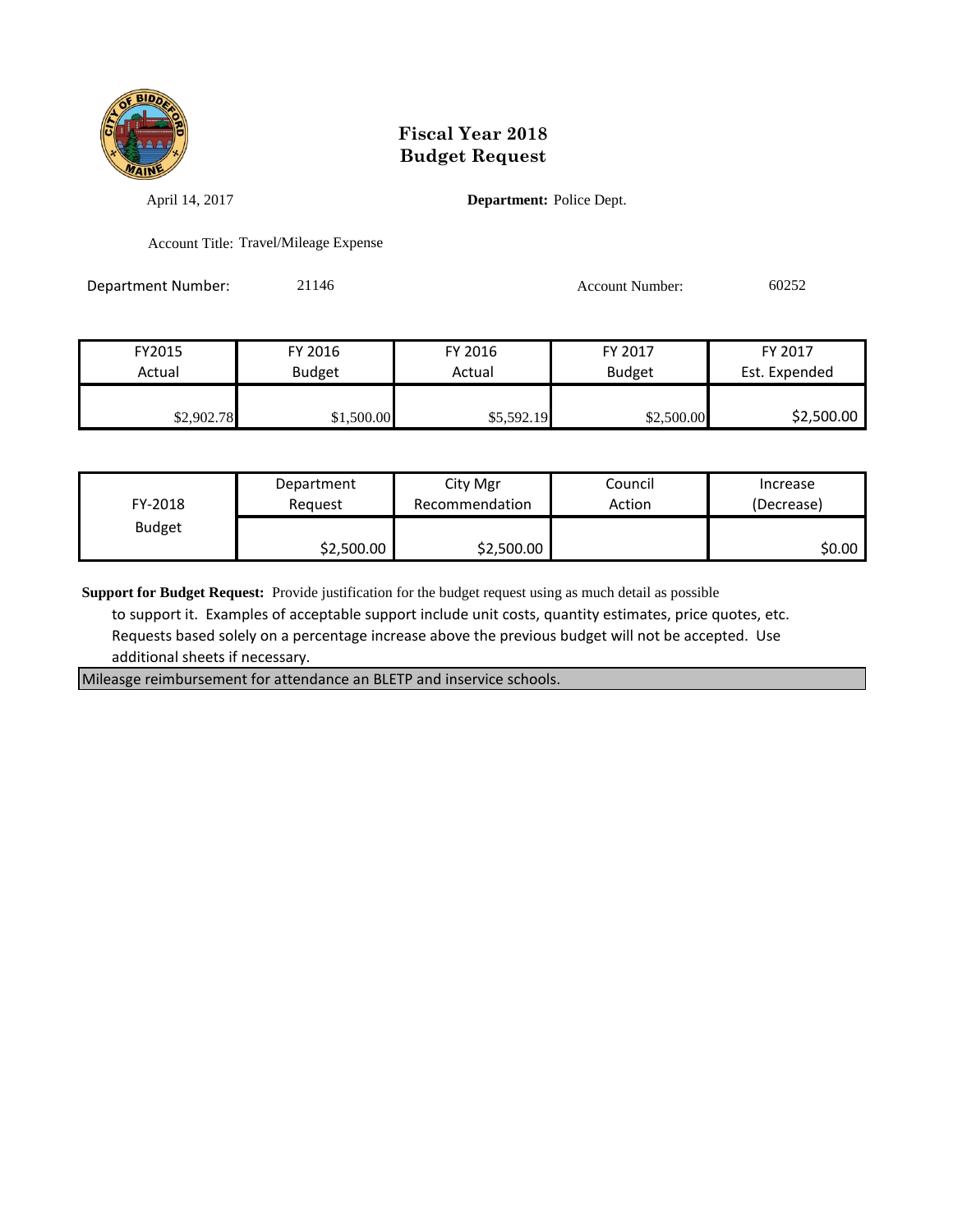

April 14, 2017 **Department:** Police Dept.

Account Title: Food/Lodging Expense

Department Number: 21146 21146 Account Number: 60253

| FY2015   | FY 2016       | FY 2016  | FY 2017       | FY 2017       |
|----------|---------------|----------|---------------|---------------|
| Actual   | <b>Budget</b> | Actual   | <b>Budget</b> | Est. Expended |
|          |               |          |               |               |
| \$616.98 | \$0.00        | \$332.00 | \$0.00        | \$0.00 l      |

| FY-2018       | Department | City Mgr       | Council | Increase   |
|---------------|------------|----------------|---------|------------|
|               | Reguest    | Recommendation | Action  | (Decrease) |
| <b>Budget</b> | \$0.00     | \$0.00         |         | SO.OO      |

**Support for Budget Request:** Provide justification for the budget request using as much detail as possible to support it. Examples of acceptable support include unit costs, quantity estimates, price quotes, etc. Requests based solely on a percentage increase above the previous budget will not be accepted. Use additional sheets if necessary.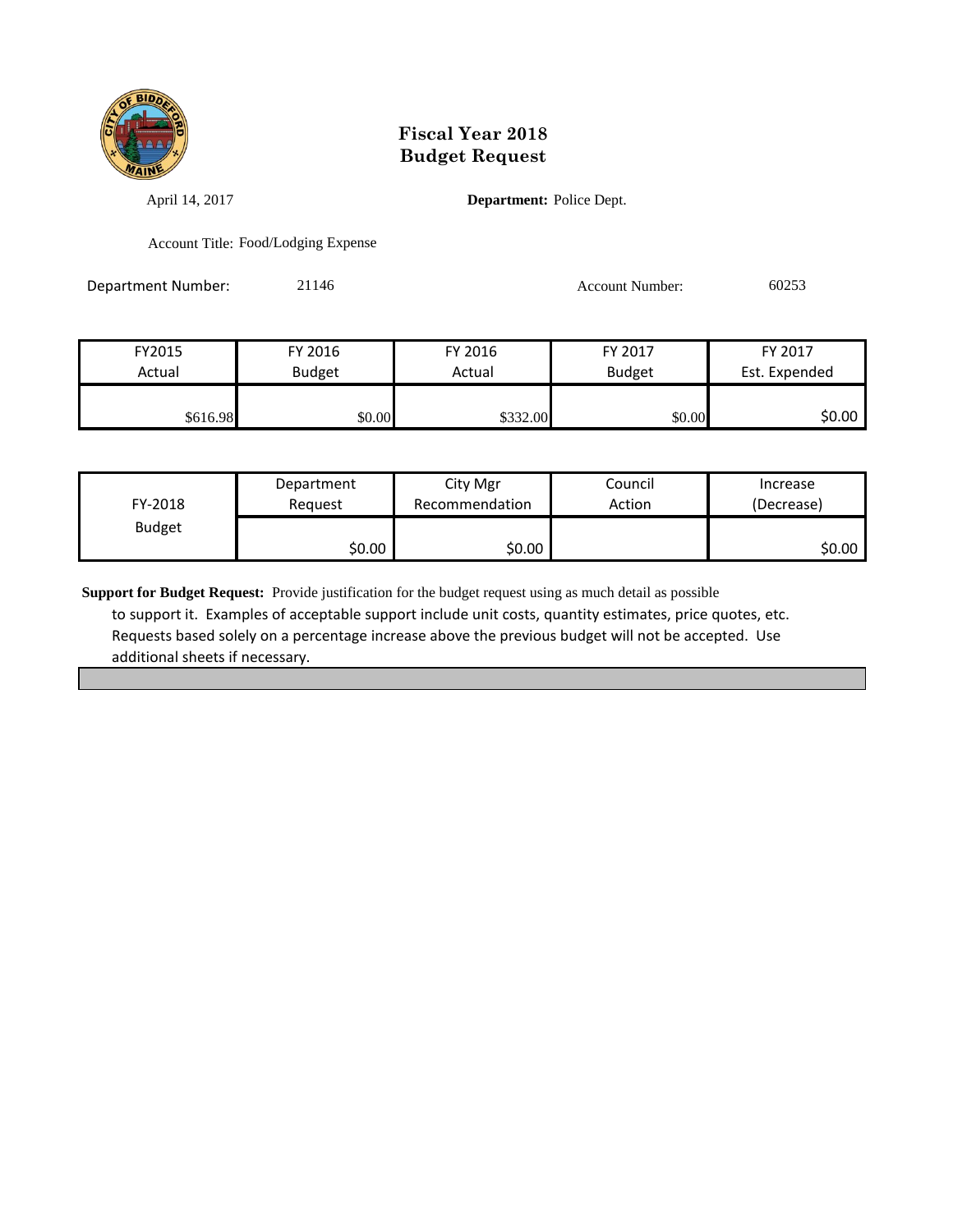

April 14, 2017 **Department:** Police Dept.

Account Title: Dues/Memberships Expense

Department Number: 21146 21146 Account Number: 60256

| FY2015     | FY 2016       | FY 2016    | FY 2017       | FY 2017       |
|------------|---------------|------------|---------------|---------------|
| Actual     | <b>Budget</b> | Actual     | <b>Budget</b> | Est. Expended |
|            |               |            |               |               |
| \$1,224.00 | \$1,200.00    | \$1,329.00 | \$1,400.00    | \$1,700.00    |

| FY-2018       | Department | City Mgr       | Council | Increase   |
|---------------|------------|----------------|---------|------------|
|               | Reguest    | Recommendation | Action  | (Decrease) |
| <b>Budget</b> | \$1,500.00 | \$1,500.00     |         | \$100.00   |

**Support for Budget Request:** Provide justification for the budget request using as much detail as possible

 to support it. Examples of acceptable support include unit costs, quantity estimates, price quotes, etc. Requests based solely on a percentage increase above the previous budget will not be accepted. Use additional sheets if necessary.

| <b>FY17</b>                   |  |       |                   |
|-------------------------------|--|-------|-------------------|
| District One Training Council |  |       | \$750 Annual Fees |
| Scarborough Fish & Game       |  | \$300 |                   |
| Maine Chief's of Police Assoc |  | \$200 |                   |
| <b>INESPIN</b>                |  | \$200 |                   |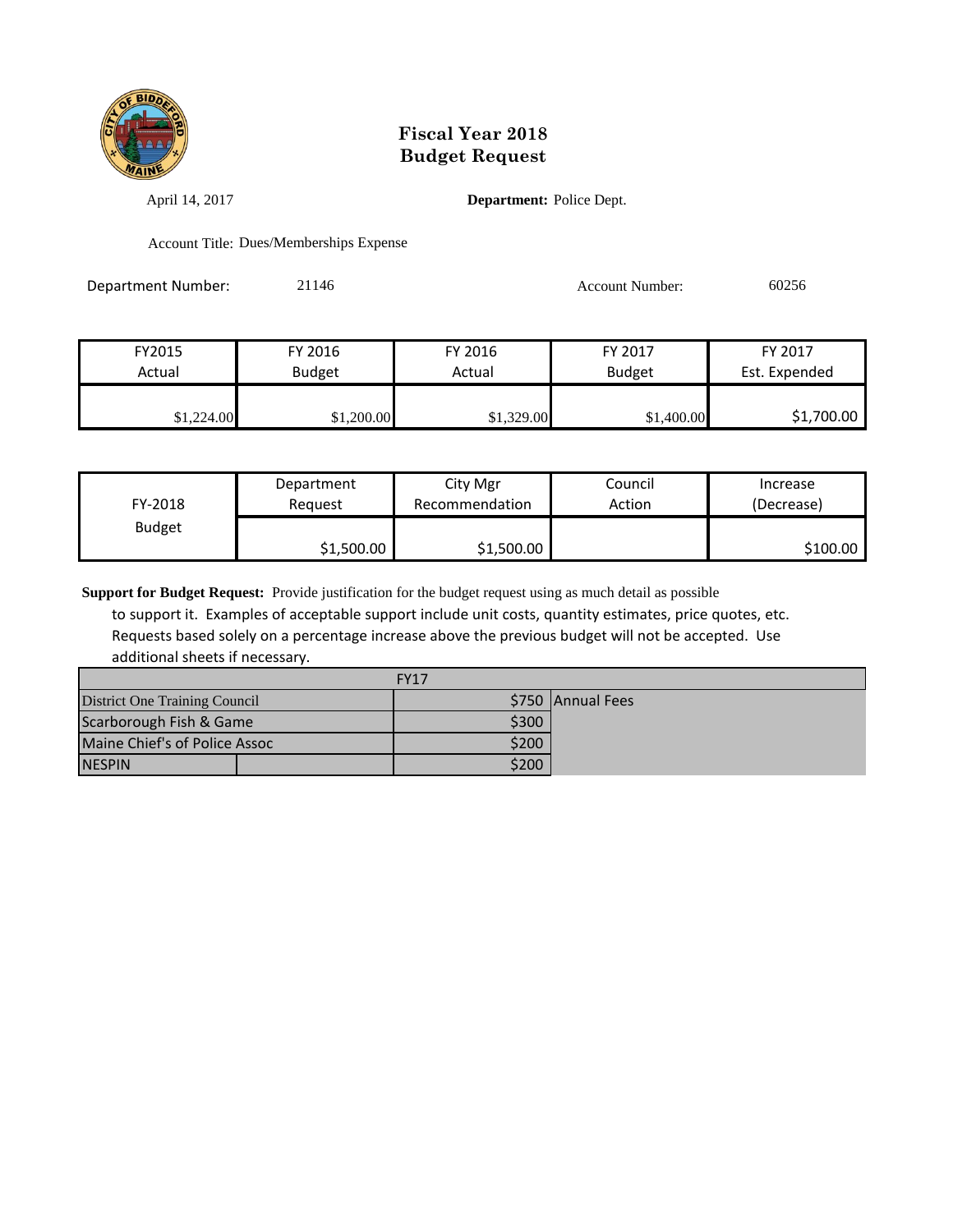

April 14, 2017 **Department:** Police Dept.

Account Title: Professional License Fees Exp

Department Number: 21146 21146 Account Number: 60257

| FY2015 | FY 2016       | FY 2016     | FY 2017       | FY 2017       |
|--------|---------------|-------------|---------------|---------------|
| Actual | <b>Budget</b> | Actual      | <b>Budget</b> | Est. Expended |
| \$0.00 | \$0.00        | \$12,381.66 | \$5,000.00    | \$5,000.00    |

| FY-2018       | Department  | City Mgr       | Council | Increase    |
|---------------|-------------|----------------|---------|-------------|
|               | Reauest     | Recommendation | Action  | (Decrease)  |
| <b>Budget</b> | \$19,346.00 | \$19,346.00    |         | \$14,346.00 |

**Support for Budget Request:** Provide justification for the budget request using as much detail as possible

 to support it. Examples of acceptable support include unit costs, quantity estimates, price quotes, etc. Requests based solely on a percentage increase above the previous budget will not be accepted. Use additional sheets if necessary.

|                         | Projected Expenses for CALEA |  |  |  |  |  |
|-------------------------|------------------------------|--|--|--|--|--|
|                         | <b>FY18</b>                  |  |  |  |  |  |
| Power DMS               | \$4,446.00                   |  |  |  |  |  |
| <b>CALEA</b> Annual fee | \$4,500                      |  |  |  |  |  |
| <b>NNEPAC</b>           | \$1,200                      |  |  |  |  |  |
| <b>BPD Supplies</b>     | \$200                        |  |  |  |  |  |
| Site visit              | \$5,500                      |  |  |  |  |  |

CALEA Conference  $\sim$  \$3,500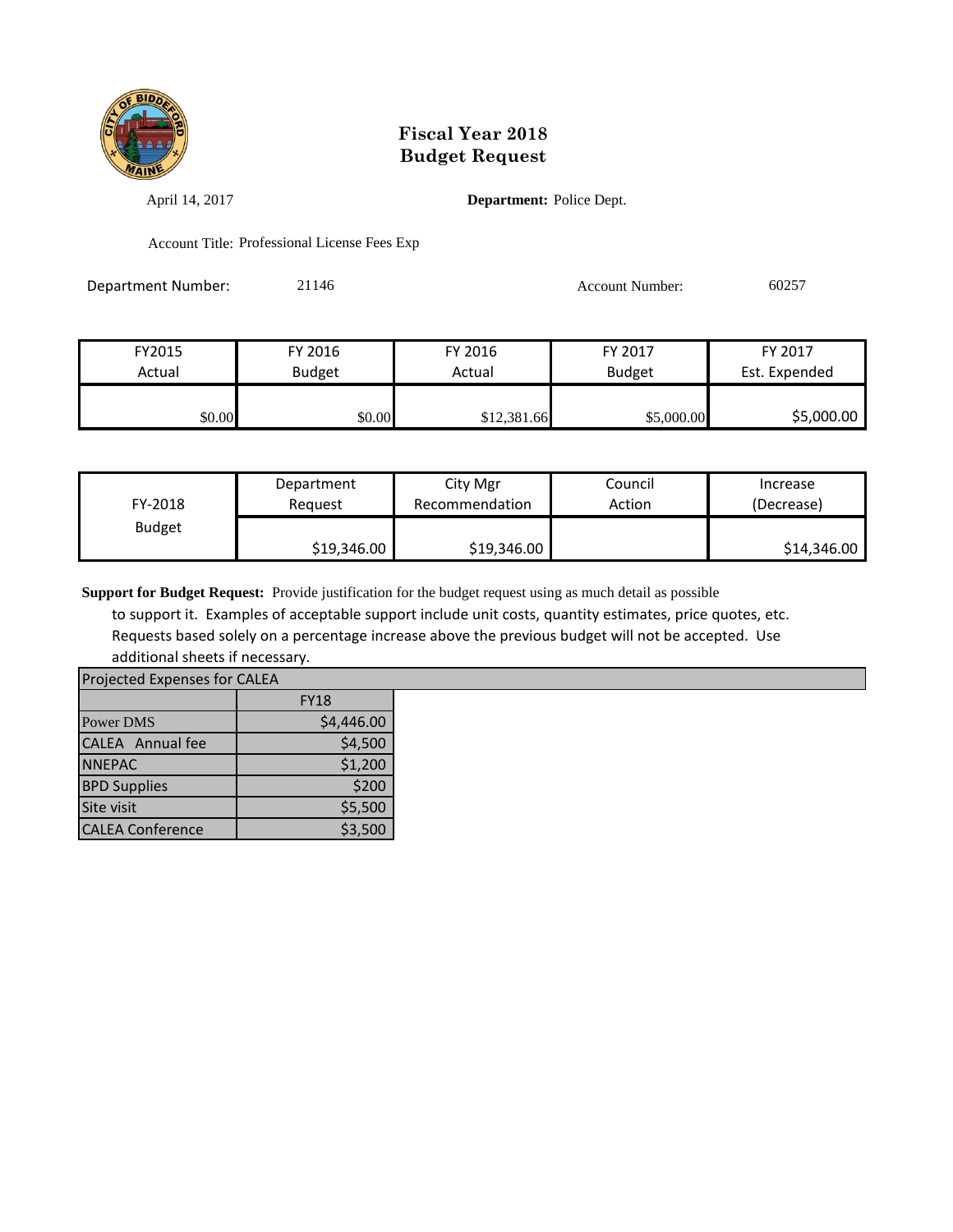

April 14, 2017 **Department:** Police Dept.

Account Title: Postage/Shipping Expense

Department Number: 21146 21146 Account Number: 60325

| FY2015   | FY 2016       | FY 2016  | FY 2017       | FY 2017       |
|----------|---------------|----------|---------------|---------------|
| Actual   | <b>Budget</b> | Actual   | <b>Budget</b> | Est. Expended |
|          |               |          |               |               |
| \$309.49 | \$500.00      | \$218.19 | \$500.00      | \$500.00      |

| FY-2018       | Department | City Mgr       | Council | Increase   |
|---------------|------------|----------------|---------|------------|
|               | Reauest    | Recommendation | Action  | (Decrease) |
| <b>Budget</b> | \$500.00   | \$500.00       |         | \$0.00     |

**Support for Budget Request:** Provide justification for the budget request using as much detail as possible to support it. Examples of acceptable support include unit costs, quantity estimates, price quotes, etc. Requests based solely on a percentage increase above the previous budget will not be accepted. Use additional sheets if necessary.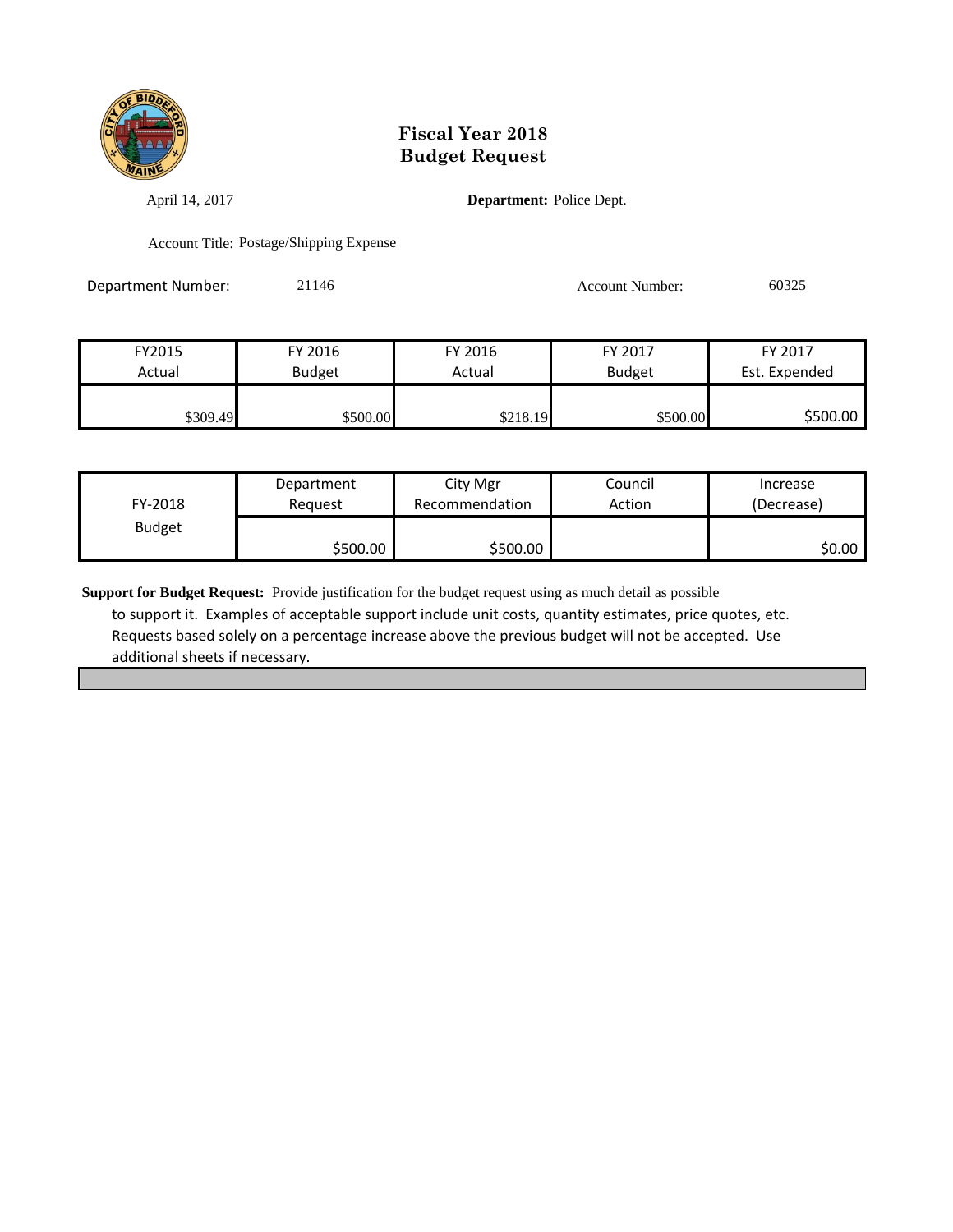

April 14, 2017 **Department:** Police Dept.

Account Title: Electricity Expense

Department Number: 21146 21146 Account Number: 60400

| FY2015      | FY 2016       | FY 2016     | FY 2017       | FY 2017       |
|-------------|---------------|-------------|---------------|---------------|
| Actual      | <b>Budget</b> | Actual      | <b>Budget</b> | Est. Expended |
|             |               |             |               |               |
| \$27,993.48 | \$30,000.00   | \$31,893.30 | \$30,000.00   | \$30,000.00   |

| FY-2018       | Department  | City Mgr       | Council | Increase   |
|---------------|-------------|----------------|---------|------------|
|               | Reguest     | Recommendation | Action  | (Decrease) |
| <b>Budget</b> | \$32,000.00 | \$32,000.00    |         | \$2,000.00 |

**Support for Budget Request:** Provide justification for the budget request using as much detail as possible

 to support it. Examples of acceptable support include unit costs, quantity estimates, price quotes, etc. Requests based solely on a percentage increase above the previous budget will not be accepted. Use additional sheets if necessary.

Based on historical use.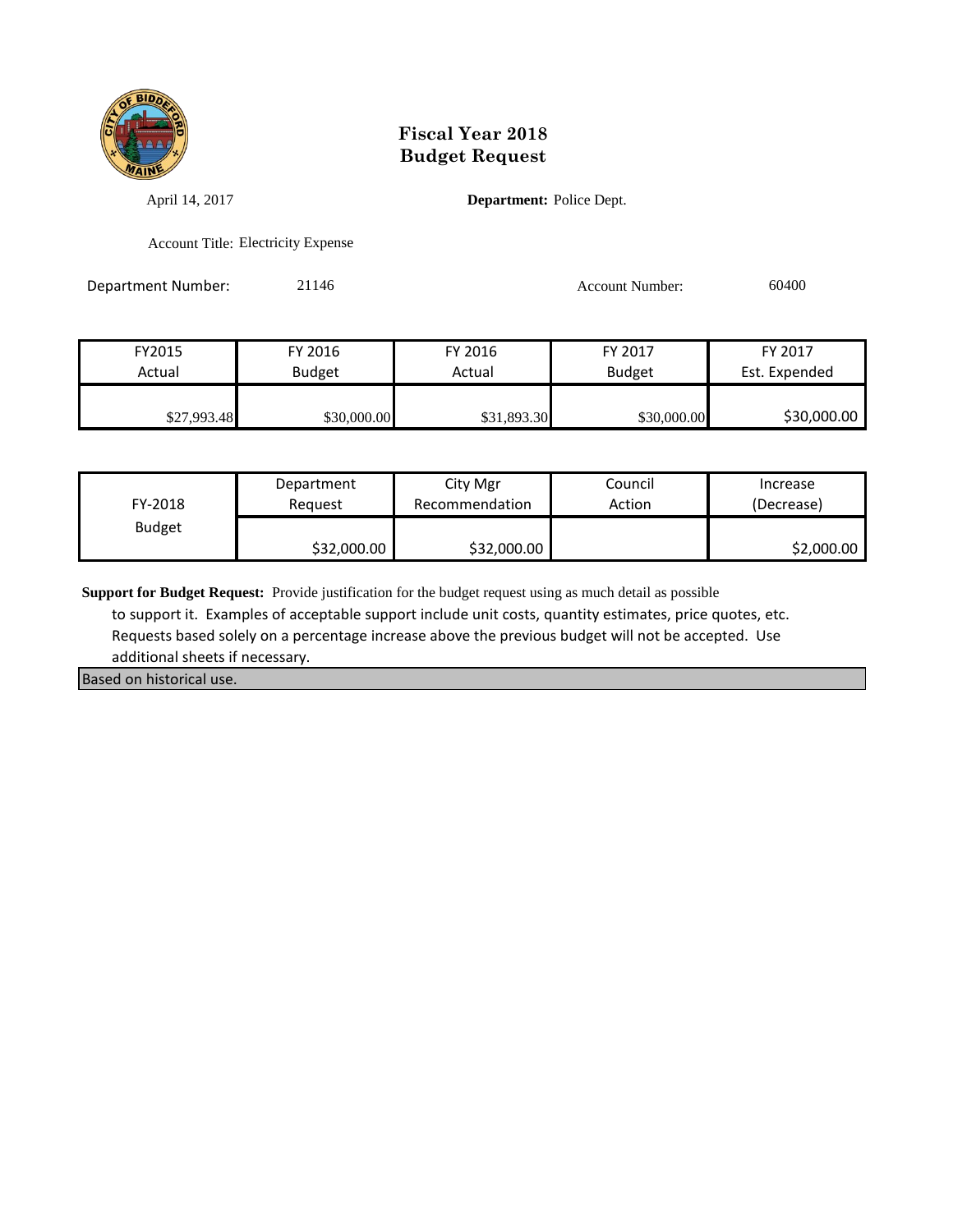

April 14, 2017 **Department:** Police Dept.

Account Title: Water Expense

Department Number: 21146 21146 Account Number: 60401

| FY2015   | FY 2016       | FY 2016  | FY 2017       | FY 2017       |
|----------|---------------|----------|---------------|---------------|
| Actual   | <b>Budget</b> | Actual   | <b>Budget</b> | Est. Expended |
|          |               |          |               |               |
| \$321.29 | \$625.00      | \$351.75 | \$350.00      | \$350.00      |

| FY-2018       | Department | City Mgr       | Council | Increase   |
|---------------|------------|----------------|---------|------------|
|               | Reauest    | Recommendation | Action  | (Decrease) |
| <b>Budget</b> | \$350.00   | \$350.00       |         | 50.00 l    |

**Support for Budget Request:** Provide justification for the budget request using as much detail as possible

 to support it. Examples of acceptable support include unit costs, quantity estimates, price quotes, etc. Requests based solely on a percentage increase above the previous budget will not be accepted. Use additional sheets if necessary.

Based on historical usage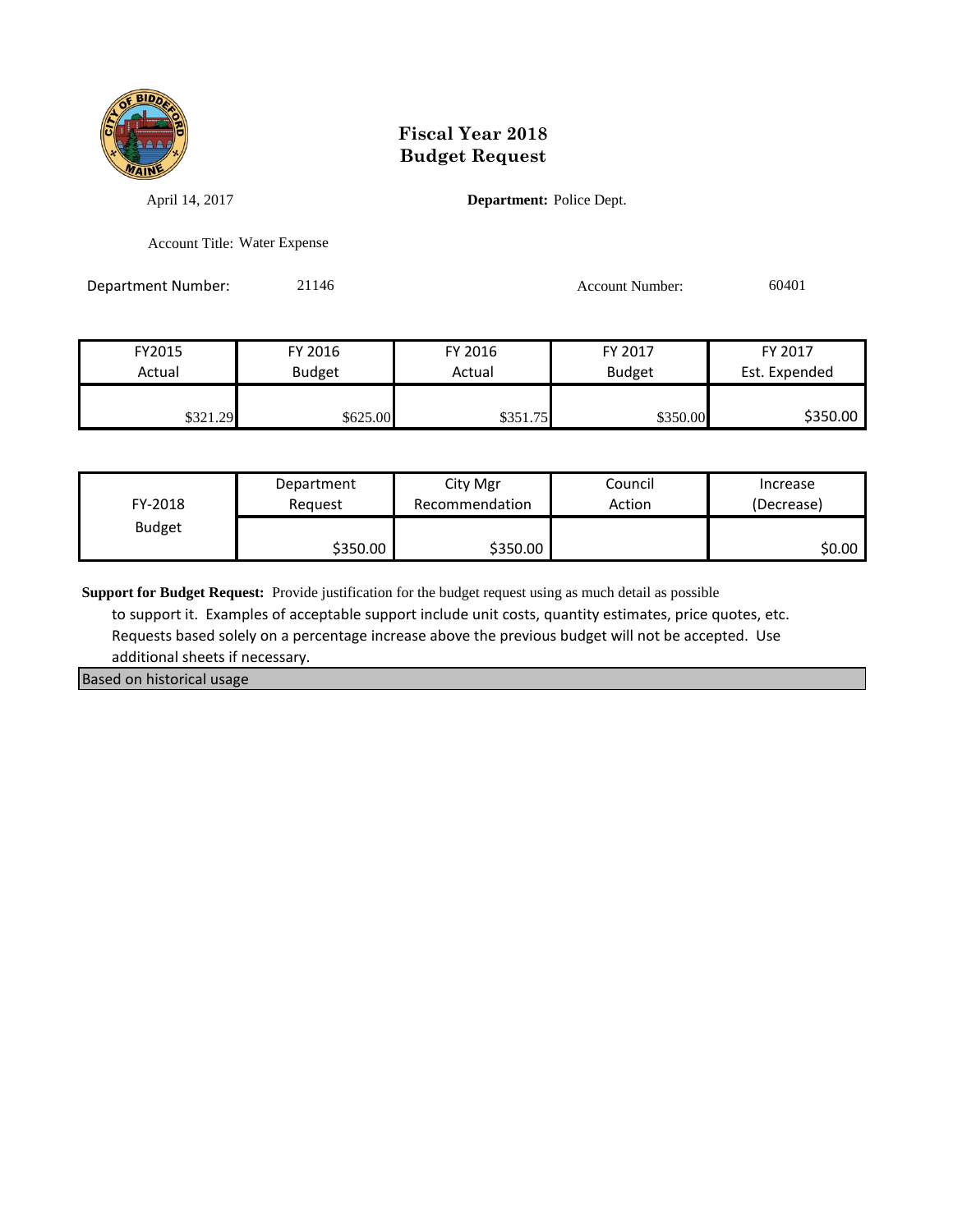

April 14, 2017 **Department:** Police Dept.

Account Title: Sewer User Fee Expense

Department Number: 21146 21146 Account Number: 60404

| FY2015   | FY 2016       | FY 2016   | FY 2017       | FY 2017       |
|----------|---------------|-----------|---------------|---------------|
| Actual   | <b>Budget</b> | Actual    | <b>Budget</b> | Est. Expended |
|          |               |           |               |               |
| \$584.25 | \$600.00      | \$602.70I | \$600.00      | \$600.00      |

| FY-2018       | Department | City Mgr       | Council | Increase   |
|---------------|------------|----------------|---------|------------|
|               | Reauest    | Recommendation | Action  | (Decrease) |
| <b>Budget</b> | \$640.00   | \$640.00       |         | \$40.00    |

**Support for Budget Request:** Provide justification for the budget request using as much detail as possible

 to support it. Examples of acceptable support include unit costs, quantity estimates, price quotes, etc. Requests based solely on a percentage increase above the previous budget will not be accepted. Use additional sheets if necessary.

Based on historic costs.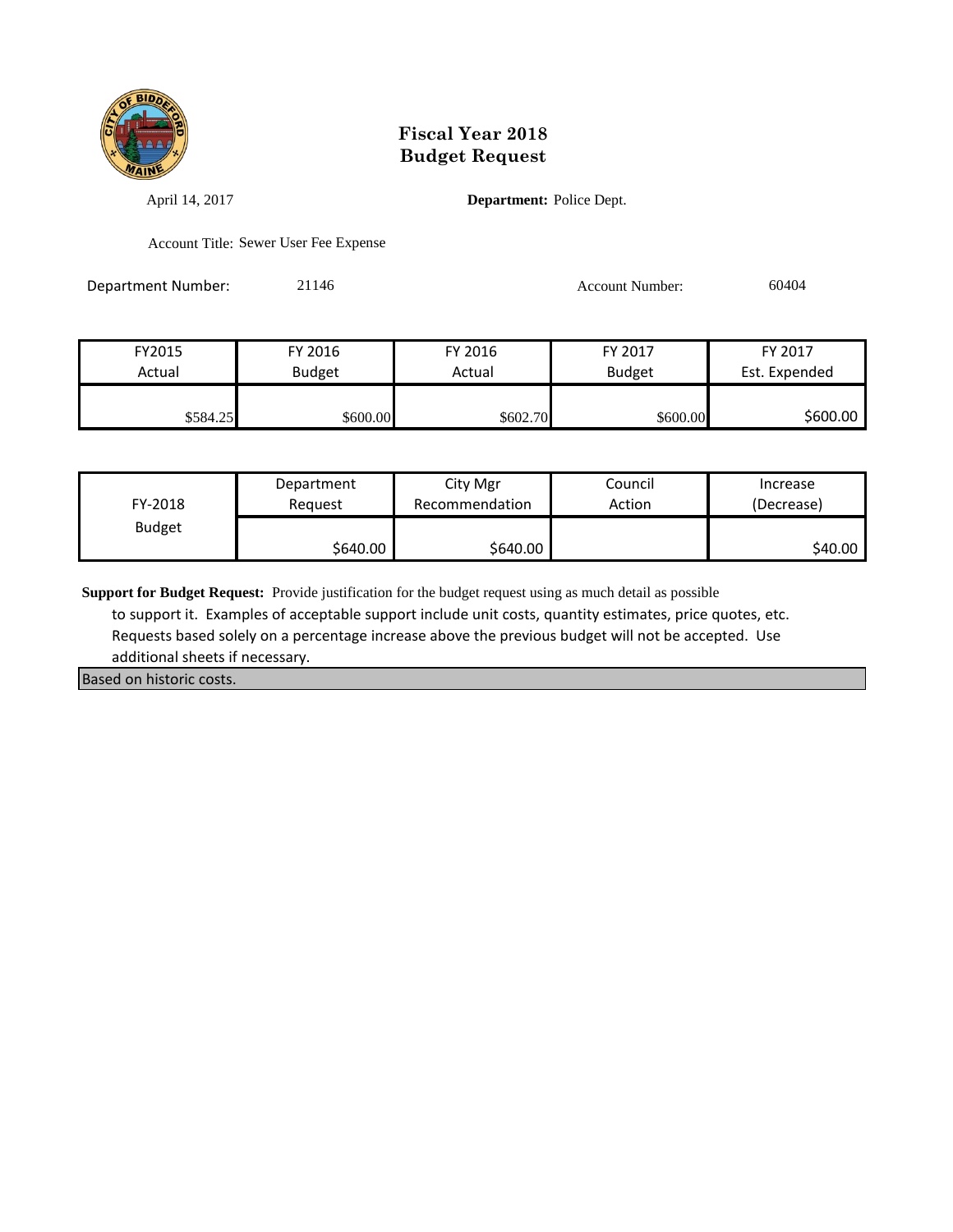

April 14, 2017 **Department:** Police Dept.

Account Title: Heating Fuel Expense

Department Number: 21146 21146 Account Number: 60405

| FY2015     | FY 2016       | FY 2016    | FY 2017       | FY 2017       |
|------------|---------------|------------|---------------|---------------|
| Actual     | <b>Budget</b> | Actual     | <b>Budget</b> | Est. Expended |
|            |               |            |               |               |
| \$9,067.58 | \$8,000.00    | \$6,444.94 | \$8,000.00    | \$8,000.00    |

| FY-2018       | Department | City Mgr       | Council | Increase   |
|---------------|------------|----------------|---------|------------|
|               | Reguest    | Recommendation | Action  | (Decrease) |
| <b>Budget</b> | \$8,000.00 | \$8,000.00     |         | SO.OO      |

**Support for Budget Request:** Provide justification for the budget request using as much detail as possible

 to support it. Examples of acceptable support include unit costs, quantity estimates, price quotes, etc. Requests based solely on a percentage increase above the previous budget will not be accepted. Use additional sheets if necessary.

Based on historical usage.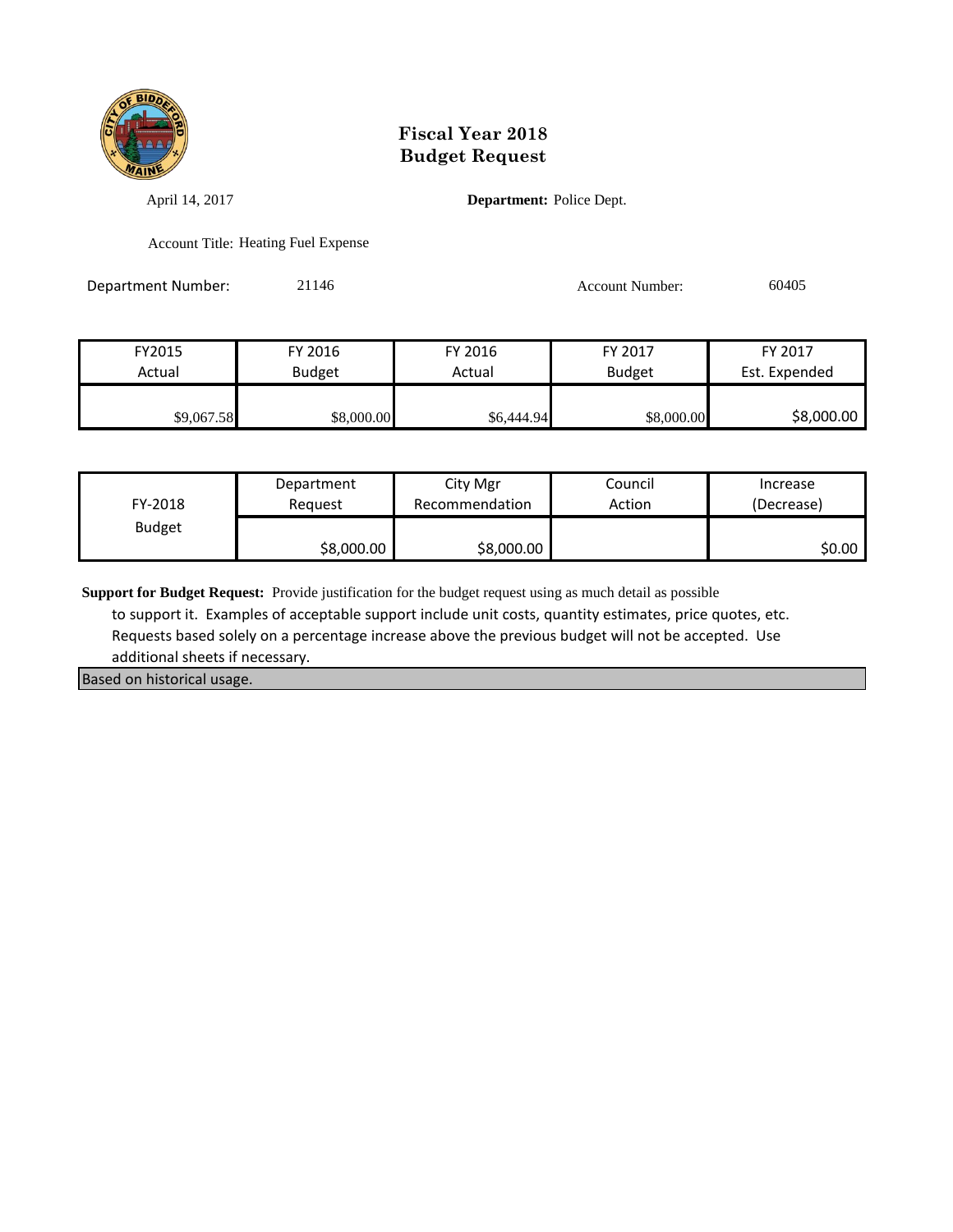

April 14, 2017 **Department:** Police Dept.

Account Title: Gasoline Expense

Department Number: 21146 21146 Account Number: 60411

| FY2015      | FY 2016       | FY 2016     | FY 2017       | FY 2017       |
|-------------|---------------|-------------|---------------|---------------|
| Actual      | <b>Budget</b> | Actual      | <b>Budget</b> | Est. Expended |
|             |               |             |               |               |
| \$83,807.36 | \$85,000.00   | \$84,945.44 | \$48,000.00   | \$48,000.00   |

| FY-2018       | Department  | City Mgr       | Council | Increase   |
|---------------|-------------|----------------|---------|------------|
|               | Reguest     | Recommendation | Action  | (Decrease) |
| <b>Budget</b> | \$53,350.00 | \$53,350.00    |         | \$5,350.00 |

**Support for Budget Request: Provide justification for the budget request using as much detail as possible**

 to support it. Examples of acceptable support include unit costs, quantity estimates, price quotes, etc. Requests based solely on a percentage increase above the previous budget will not be accepted. Use additional sheets if necessary.

Information provided by Public Works - 27,500 gallons at \$1.94 per gallon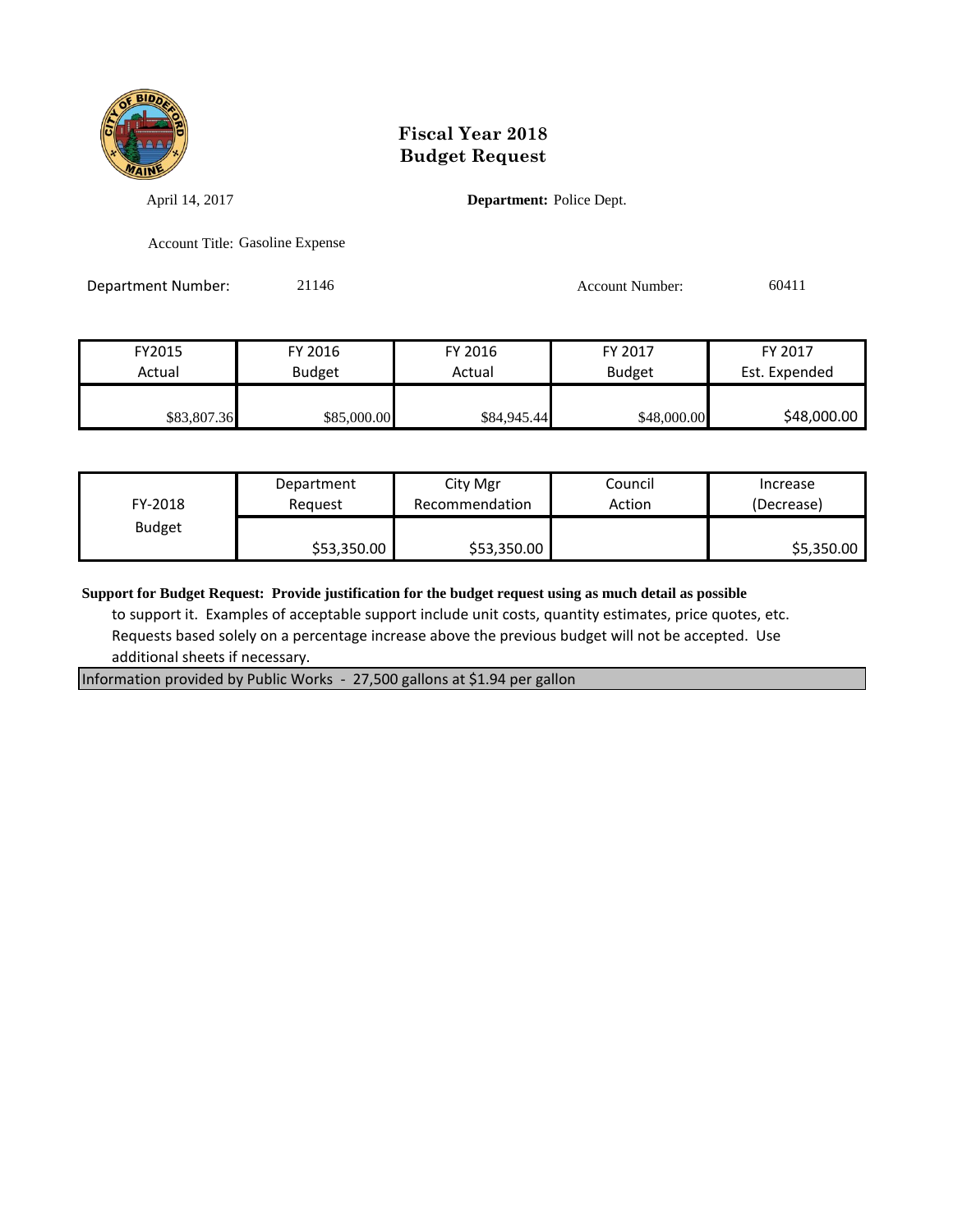

April 14, 2017 **Department:** Police Dept.

Account Title: Building Repair/Maint Exp

Department Number: 21146 21146 Account Number: 60450

FY2015 FY 2016 FY 2016 FY 2017 FY 2017 Actual Budget Actual Budget Est. Expended \$18,558.55 \$30,000.00 \$17,028.66 \$30,000.00 \$30,000.00

| FY-2018       | Department  | City Mgr       | Council | Increase   |
|---------------|-------------|----------------|---------|------------|
|               | Reauest     | Recommendation | Action  | (Decrease) |
| <b>Budget</b> | \$30,000.00 | \$30,000.00    |         | S0.00 l    |

**Support for Budget Request:** Provide justification for the budget request using as much detail as possible

 to support it. Examples of acceptable support include unit costs, quantity estimates, price quotes, etc. Requests based solely on a percentage increase above the previous budget will not be accepted. Use additional sheets if necessary.

|                               | <b>FY17</b> |
|-------------------------------|-------------|
| <b>Maine State Securities</b> | 15936       |
| <b>Jim Godbout</b>            | \$2,555     |
| <b>Phil Hussey</b>            | \$1,828     |
| <b>Minuteman Securities</b>   | \$1,832     |
| <b>Home Depot</b>             | \$1,879     |
| <b>Saco Roofing</b>           | \$2,275     |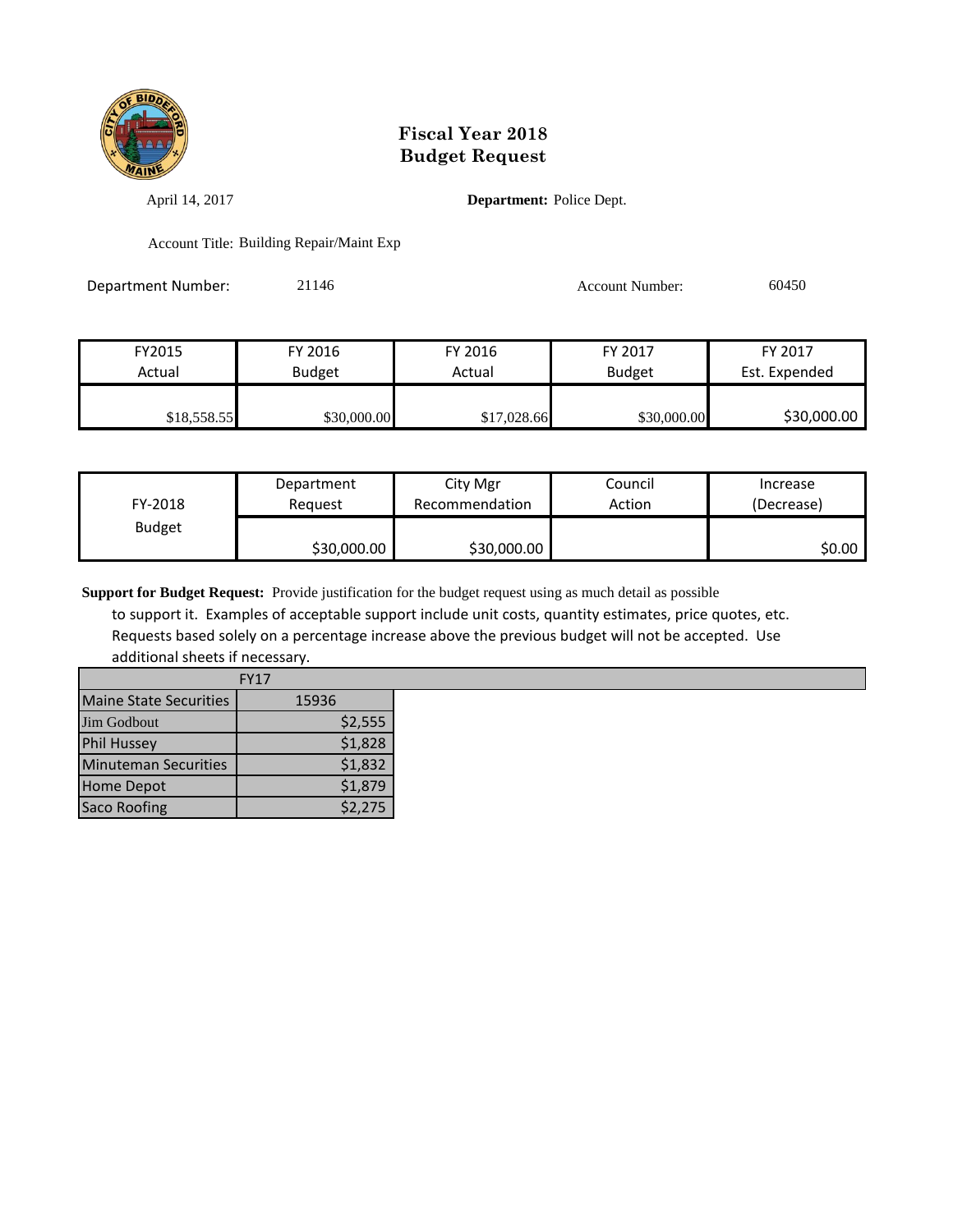

April 14, 2017 **Department:** Police Dept.

Account Title: Operating Equip Repair Exp

Department Number: 21146 21146 Account Number: 60452

| FY2015      | FY 2016       | FY 2016     | FY 2017       | FY 2017       |
|-------------|---------------|-------------|---------------|---------------|
| Actual      | <b>Budget</b> | Actual      | <b>Budget</b> | Est. Expended |
| \$16,408.32 | \$8,000.00    | \$13,479.41 | \$10,000.00   | \$10,000.00   |

| FY-2018       | Department  | City Mgr       | Council | Increase   |
|---------------|-------------|----------------|---------|------------|
|               | Reauest     | Recommendation | Action  | (Decrease) |
| <b>Budget</b> | \$10,000.00 | \$10,000.00    |         | SO.OO I    |

**Support for Budget Request:** Provide justification for the budget request using as much detail as possible

 to support it. Examples of acceptable support include unit costs, quantity estimates, price quotes, etc. Requests based solely on a percentage increase above the previous budget will not be accepted. Use additional sheets if necessary.

|                            | <b>FY17</b> |
|----------------------------|-------------|
| <b>Systems Engineering</b> | \$1,866     |
| K-9 Expenses               | \$819       |
| Linwood Davis              | \$960       |
| <b>Pratt Abbott</b>        | \$910.00    |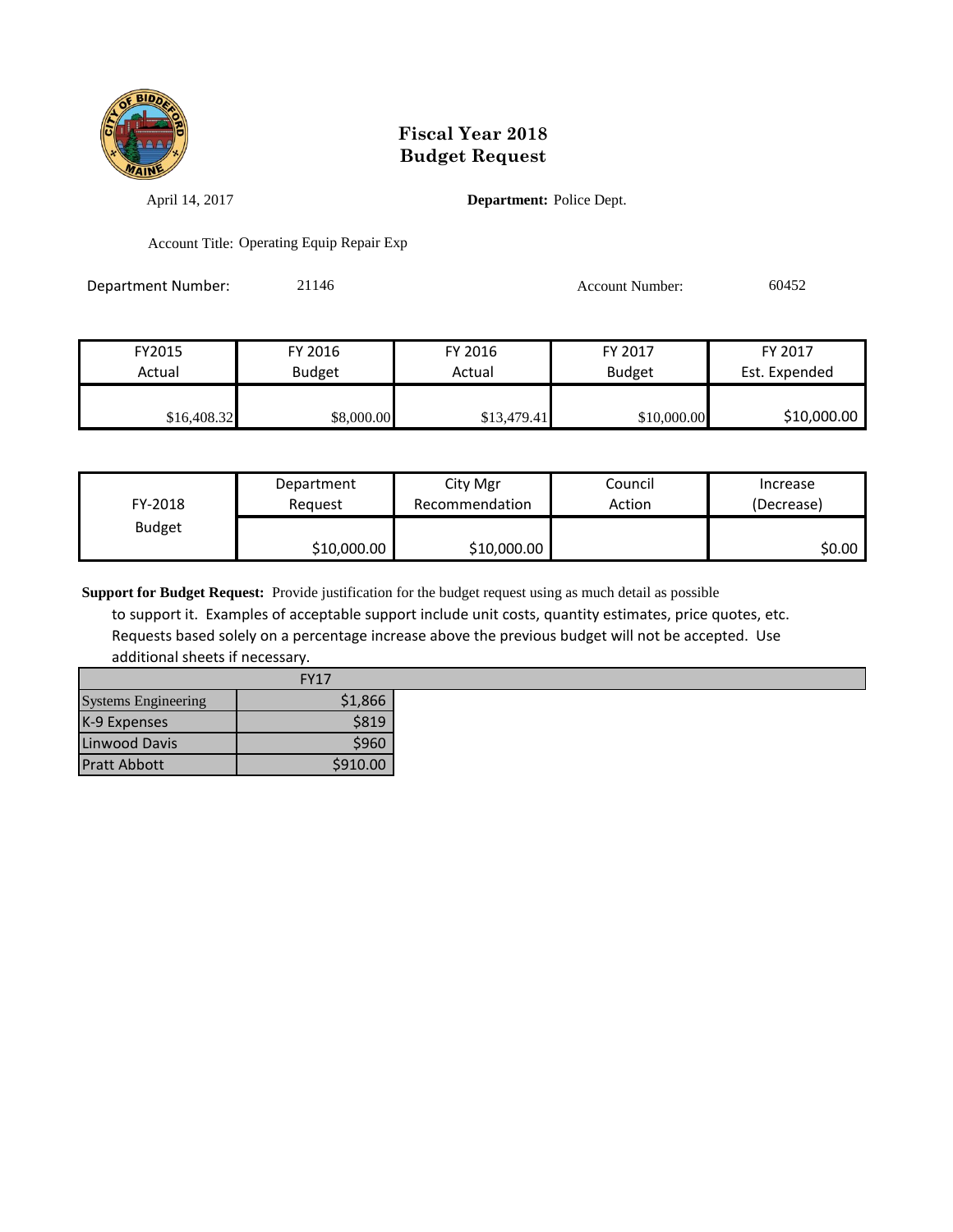

April 14, 2017 **Department:** Police Dept.

Account Title: Vehicle Repair/Tires/Oil Exp

Department Number: 21146 21146 Account Number: 60453

| FY2015       | FY 2016       | FY 2016     | FY 2017       | FY 2017       |
|--------------|---------------|-------------|---------------|---------------|
| Actual       | <b>Budget</b> | Actual      | <b>Budget</b> | Est. Expended |
|              |               |             |               |               |
| \$102,040.00 | \$70,000.00   | \$81,864.25 | \$70,000.00   | \$70,000.00   |

| FY-2018       | Department  | City Mgr       | Council | Increase   |
|---------------|-------------|----------------|---------|------------|
|               | Reauest     | Recommendation | Action  | (Decrease) |
| <b>Budget</b> | \$71,400.00 | \$70,000.00    |         | SO.OO I    |

**Support for Budget Request:** Provide justification for the budget request using as much detail as possible

 to support it. Examples of acceptable support include unit costs, quantity estimates, price quotes, etc. Requests based solely on a percentage increase above the previous budget will not be accepted. Use additional sheets if necessary.

Information provided by Public Works Department.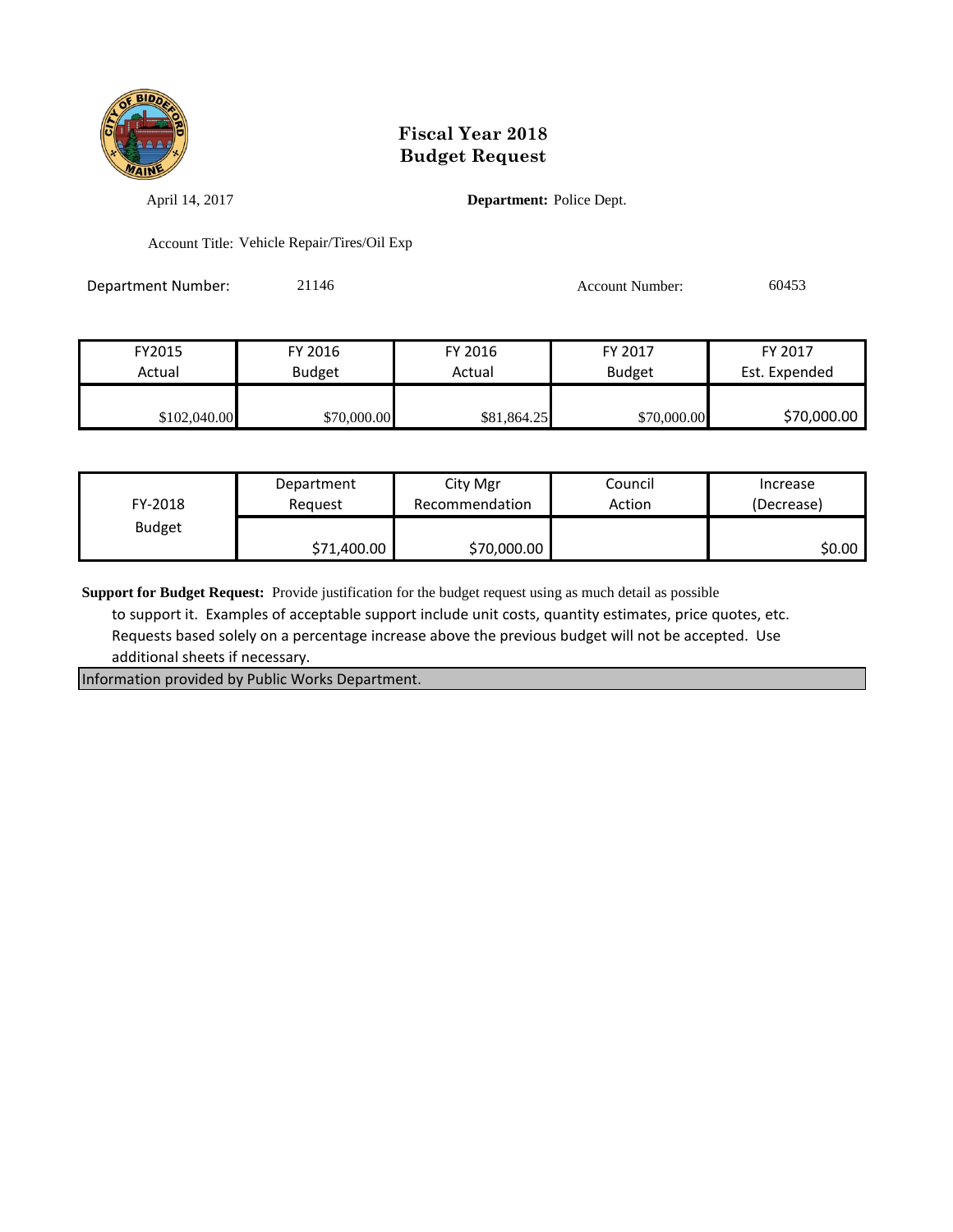

April 14, 2017 **Department:** Police Dept.

Account Title: Admin/Office Supp/Eqt Non-Cap

Department Number: 21146 21146 Account Number: 60500

| FY2015     | FY 2016       | FY 2016    | FY 2017       | FY 2017       |
|------------|---------------|------------|---------------|---------------|
| Actual     | <b>Budget</b> | Actual     | <b>Budget</b> | Est. Expended |
|            |               |            |               |               |
| \$6,866.67 | \$5,000.00    | \$4,129.34 | \$5,000.00    | \$5,000.00    |

| FY-2018       | Department | City Mgr       | Council | Increase   |
|---------------|------------|----------------|---------|------------|
|               | Reauest    | Recommendation | Action  | (Decrease) |
| <b>Budget</b> | \$5,000.00 | \$4,750.00     |         | (\$250.00) |

**Support for Budget Request:** Provide justification for the budget request using as much detail as possible

 to support it. Examples of acceptable support include unit costs, quantity estimates, price quotes, etc. Requests based solely on a percentage increase above the previous budget will not be accepted. Use additional sheets if necessary.

Routine office supplies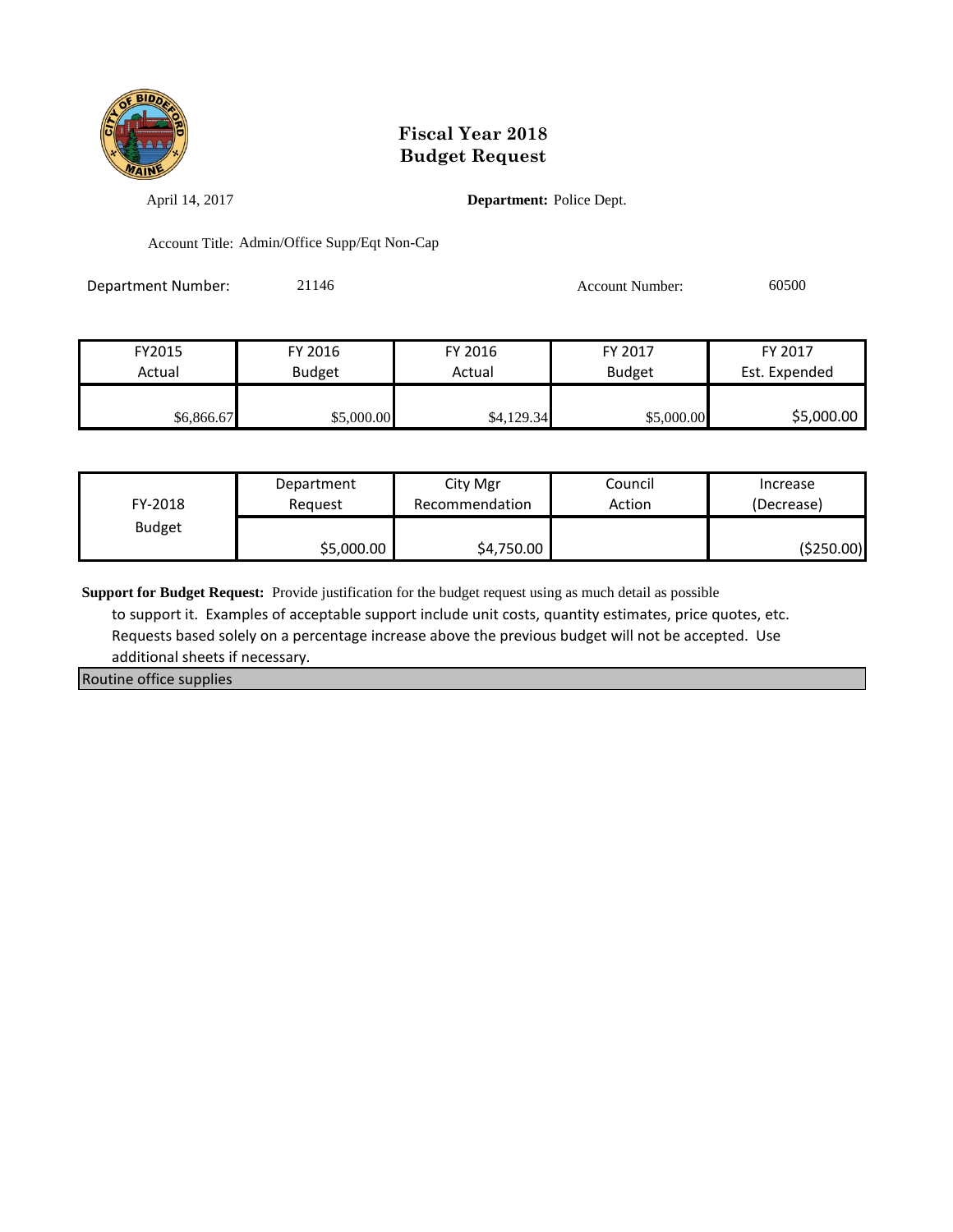

April 14, 2017 **Department:** Police Dept.

Account Title: Operating Supp/Eqt Non-Cap

Department Number: 21146 21146 Account Number: 60501

| FY2015      | FY 2016       | FY 2016     | FY 2017       | FY 2017       |
|-------------|---------------|-------------|---------------|---------------|
| Actual      | <b>Budget</b> | Actual      | <b>Budget</b> | Est. Expended |
|             |               |             |               |               |
| \$30,313.38 | \$35,000.00   | \$56,372.69 | \$40,000.00   | \$40,000.00   |

| FY-2018       | Department  | City Mgr       | Council | Increase   |
|---------------|-------------|----------------|---------|------------|
|               | Reguest     | Recommendation | Action  | (Decrease) |
| <b>Budget</b> | \$50,000.00 | \$47,500.00    |         | \$7,500.00 |

**Support for Budget Request:** Provide justification for the budget request using as much detail as possible

 to support it. Examples of acceptable support include unit costs, quantity estimates, price quotes, etc. Requests based solely on a percentage increase above the previous budget will not be accepted. Use additional sheets if necessary.

|                            | <b>FY17</b> |
|----------------------------|-------------|
| <b>Taser International</b> | \$9,191     |
| <b>Watchguard Video</b>    | \$11,408    |
| Zero Ammunition            | \$4,479     |
| GovConnection              | \$3,619     |
| <b>Interstate Arms</b>     | \$1,896     |
| <b>HETL</b>                | \$2,640     |
| <b>SMHC - Workwell</b>     | \$2,883     |
| Cintas                     | \$1,476     |
| <b>Wendy Kjeldgaard</b>    | \$1,100     |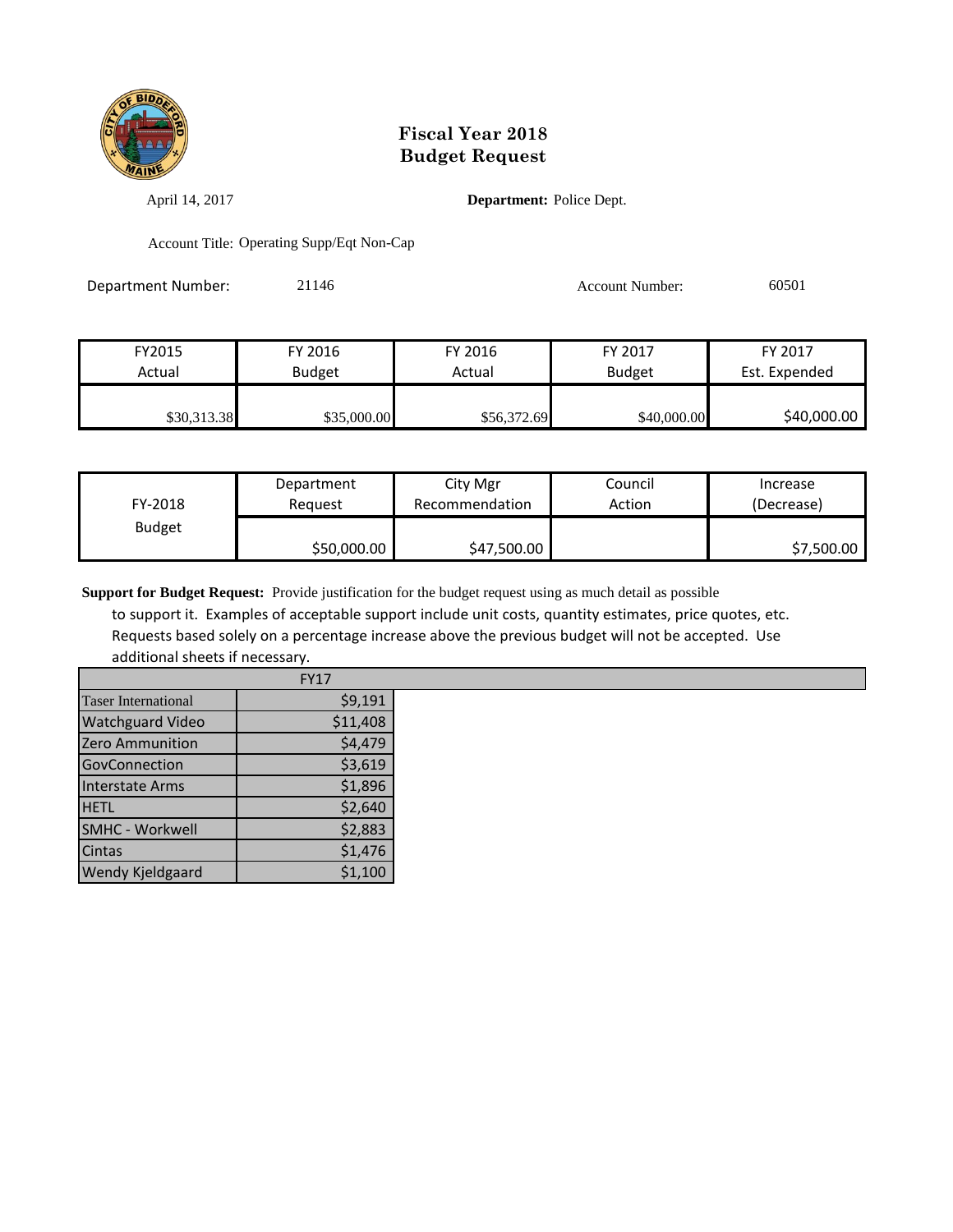

April 14, 2017 **Department:** Police Dept.

Account Title: Printing & Copying Expense

Department Number: 21146 21146 Account Number: 60502

| FY2015     | FY 2016       | FY 2016     | FY 2017       | FY 2017       |
|------------|---------------|-------------|---------------|---------------|
| Actual     | <b>Budget</b> | Actual      | <b>Budget</b> | Est. Expended |
|            |               |             |               |               |
| \$7,693.70 | \$6,000.00    | \$10,069.86 | \$8,750.00    | \$8,750.00    |

| FY-2018       | Department | City Mgr       | Council | Increase   |
|---------------|------------|----------------|---------|------------|
|               | Reguest    | Recommendation | Action  | (Decrease) |
| <b>Budget</b> | \$8,750.00 | \$8,750.00     |         | S0.00 I    |

**Support for Budget Request:** Provide justification for the budget request using as much detail as possible

 to support it. Examples of acceptable support include unit costs, quantity estimates, price quotes, etc. Requests based solely on a percentage increase above the previous budget will not be accepted. Use additional sheets if necessary.

| <b>FY17</b>                      |       |  |  |  |
|----------------------------------|-------|--|--|--|
| <b>Superior Signs</b>            | \$825 |  |  |  |
| LE Street Reference Gui          | \$561 |  |  |  |
| <b>Atlantic Coastal Printing</b> | \$556 |  |  |  |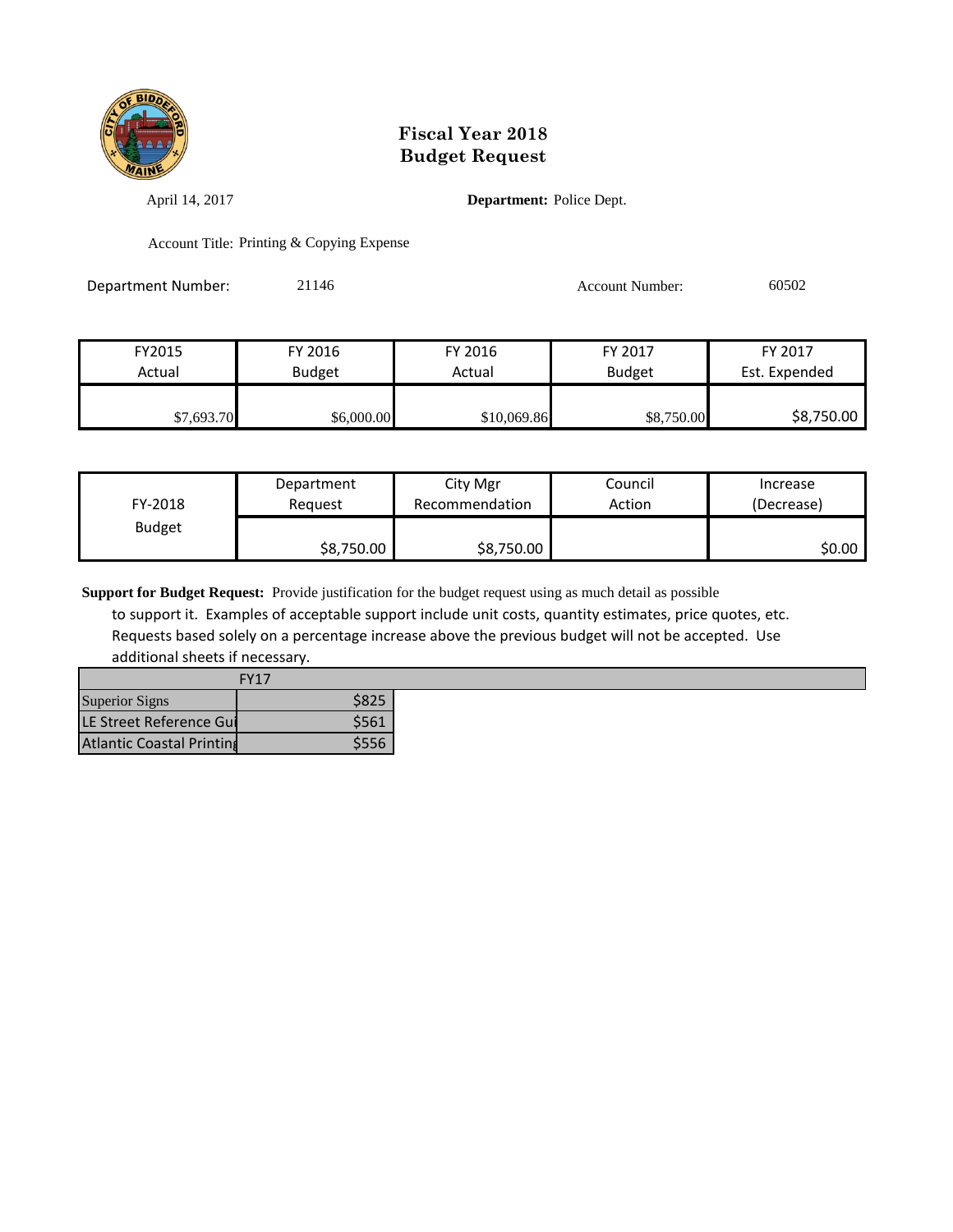

April 14, 2017 **Department:** Police Dept.

Account Title: Cleaning Supplies Expense

Department Number: 21146 21146 Account Number: 60509

| FY2015     | FY 2016       | FY 2016    | FY 2017       | FY 2017       |
|------------|---------------|------------|---------------|---------------|
| Actual     | <b>Budget</b> | Actual     | <b>Budget</b> | Est. Expended |
| \$5,779.90 | \$4,000.00    | \$5,433.99 | \$4,750.00    | \$4,750.00    |

| FY-2018       | Department | City Mgr       | Council | Increase   |
|---------------|------------|----------------|---------|------------|
|               | Reauest    | Recommendation | Action  | (Decrease) |
| <b>Budget</b> | \$5,000.00 | \$5,000.00     |         | \$250.00   |

**Support for Budget Request:** Provide justification for the budget request using as much detail as possible

 to support it. Examples of acceptable support include unit costs, quantity estimates, price quotes, etc. Requests based solely on a percentage increase above the previous budget will not be accepted. Use additional sheets if necessary.

Based on prior years usage.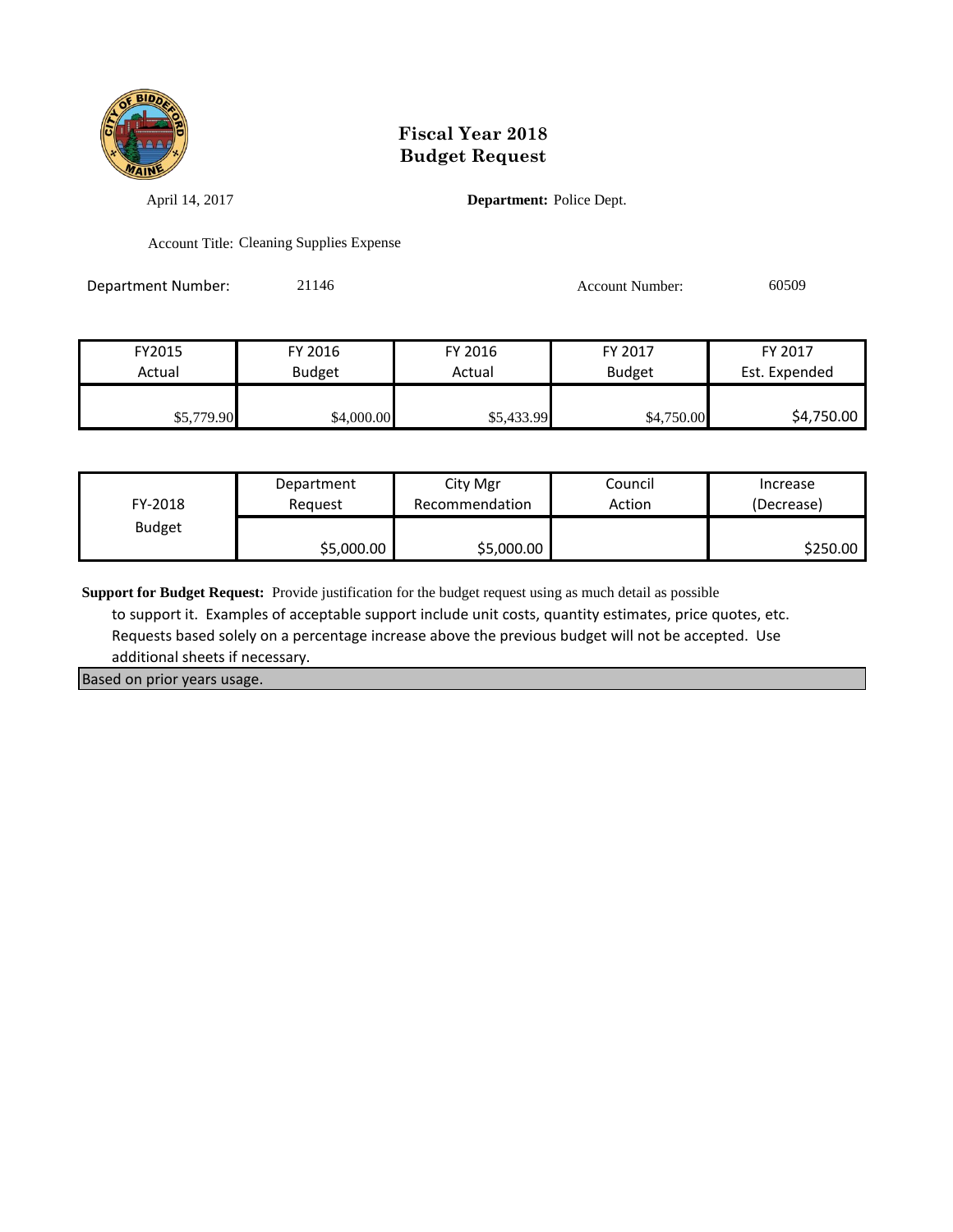

April 14, 2017 **Department:** Police Dept.

Account Title: Building Construc/Repair Cap

Department Number: 21146 21146 Account Number: 60601

FY2015 FY 2016 FY 2016 FY 2017 FY 2017 Actual | Budget | Actual | Budget Est. Expended \$0.00 \$15,000.00 \$0.00 \$0.00 \$0.00 \$0.00 \$0.00

| FY-2018       | Department  | City Mgr       | Council | Increase   |
|---------------|-------------|----------------|---------|------------|
|               | Reauest     | Recommendation | Action  | (Decrease) |
| <b>Budget</b> | \$30,000.00 | \$0.00         |         | \$0.00     |

**Support for Budget Request:** Provide justification for the budget request using as much detail as possible

 to support it. Examples of acceptable support include unit costs, quantity estimates, price quotes, etc. Requests based solely on a percentage increase above the previous budget will not be accepted. Use additional sheets if necessary.

Repairs to inside wals and sealing of outer walls. Water seeping in from north side walls.

*moved to CIP budget*